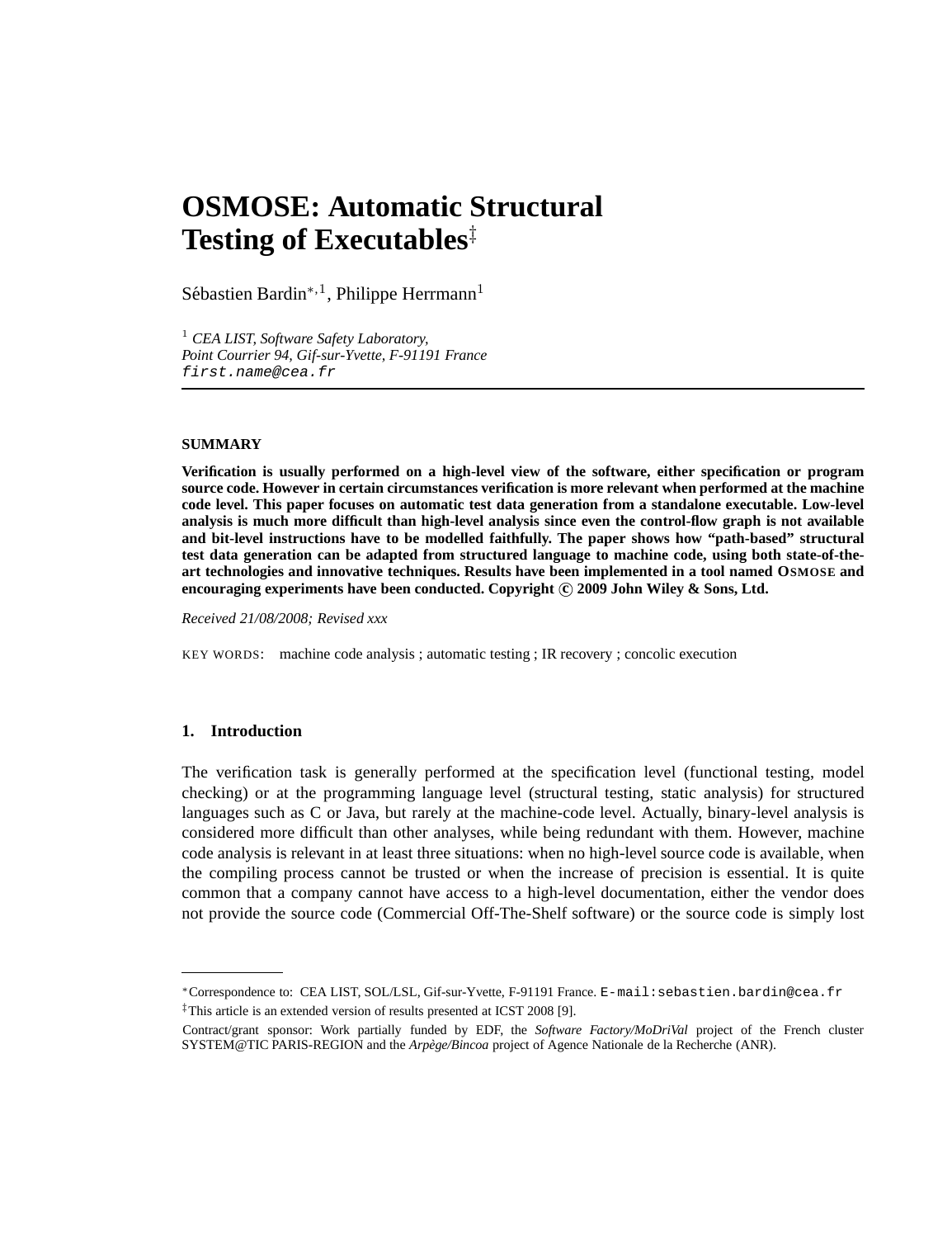(legacy code). Standard source code analysis relies on the assumption that the compiler preserves the program semantics. While it is realistic for standard reachability properties and standard compilation techniques, it cannot be trusted anymore in the case of strong safety/security requirements and highly sophisticated optimisations [15]. Moreover, it is not uncommon that exotic processors, typically found in embedded systems, come with buggy (commercial) compilers. Finally, certain kinds of properties require to analyse the program as close as possible to the concrete behaviour, e.g. quality of service (QoS) properties like worst-case execution time and maximal stack-height estimation.

*Major difficulties of binary-level analysis.* Machine code analysis is different from higher-level analysis (languages or models) because of three specific difficulties: IR recovery, low-level data manipulation and low-level control manipulation. (1) The first problem is the so-called Intermediate Representation recovery (IR recovery): since an executable is nothing more than a sequence of bits, no basic control-flow information is available (such as functions, loops or variables), while it is given for free in higher-level analysis. Actually even the exact number of instructions in the program is unknown since instructions may have different sizes, instructions can overlap, there is no syntactic difference between instructions and data and finally the exact set of targets of dynamic jumps cannot be statically determined (a jump is dynamic when its destination is only known at run-time). (2) *Low-level data manipulation.* Low-level operations on data have to be taken into account precisely while for higher-level analysis, coarser abstractions are usually sufficient. The most obvious one is machine arithmetic. Considering 32-bit long unsigned integers, the operation 4294967295+1 returns 0. Floating-point numbers also behave very differently from real numbers. Actually, while machine integers can be modelled quite precisely by modulo arithmetic, there is no nice standard theory for floating-point numbers. (3) *Low-level control manipulation.* In high-level language, control-oriented instructions are clearly separated from data-oriented instructions. Moreover, calls to sub-routine are encapsulated within a clean functional abstraction (bindings of arguments, local context, return to the caller). None of these good programming patterns are present in machine code. Control-oriented instructions are just assignments of specific registers and function calls are nothing more than jumps and push / pop of arguments. Finally there is a great diversity of hardware architectures and instruction sets (ISA), differing both in terms of physical memory layout and instruction sets.

*Bit-vector theory.* The bit-vector theory (see for example the book of Kroening and Strichman [32] for an overview) formalises standard machine instructions at the bit level. Formulae are interpreted over vectors of bits of a fixed length. Instructions include modulo arithmetic with signed and unsigned views of bit-vectors, logical bitwise operations and other low-level instructions such as shift, extraction and concatenation. Floating-point arithmetic is usually not considered though it can be encoded. Note that in the rest of the paper, only the quantifier-free fragment of bit-vector theory is considered. Satisfiability in bit-vector theory is decidable since the interpretation domain is finite, but complexity is high, even for the quantifier-free fragment since SAT can be easily encoded into it.

*The* OSMOSE *tool.* OSMOSE aims at performing automatic test data generation on standalone executable files. The test selection is white box since no other information than the executable itself is considered available, with coverage-based stop criteria. The OSMOSE tool targets reactive systems, commonly found in embedded software. Reactive systems can interact with an environment *via* sensors and actuators. In this case, a test data is an initial valuation for input data and a sequence of values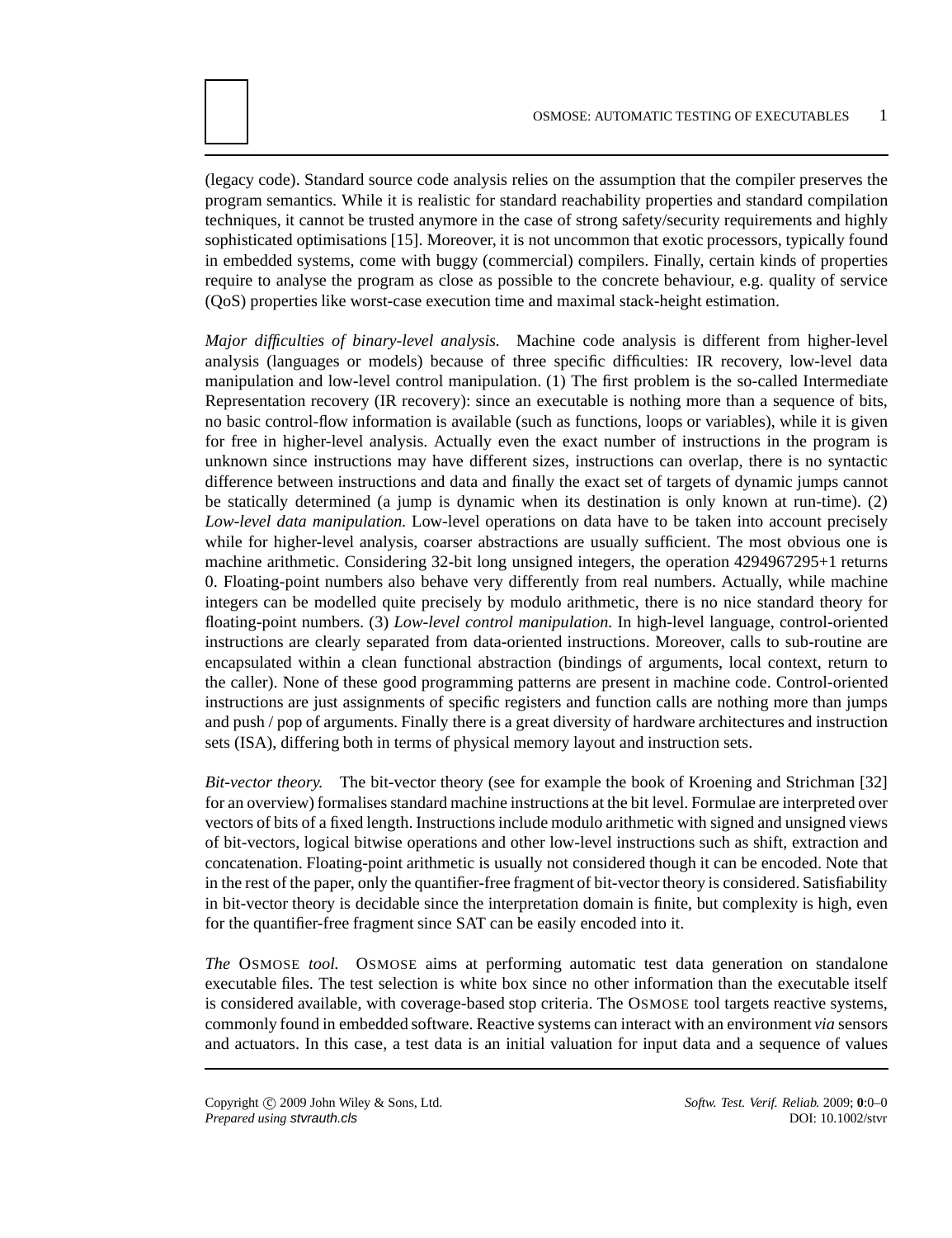read on each sensor. The user has to provide a description of the environment, declaring volatile memory cells. The two main outputs of the tool are an abstraction of the control-flow graph of the program (ACFG) and a test suite (test data plus exercised execution path) with an approximation of the coverage measure. Test data are exact, in the sense that at run-time the program launched on these data follows exactly the expected execution paths. On the other hand, the ACFG is an approximation of the ideal CFG of the program, neither complete nor correct: the ACFG can both report false instructions / branches and miss legal instructions / branches.

The issue of the oracle (*"does the test pass or fail?"*) is not addressed by OSMOSE. However, the test suite can be exported to an external automated oracle if available, for example in approaches such as back-to-back testing or parametrised unit testing [48]. Moreover, the tool can still find *"intrinsic"* bugs, i.e. executions which are undoubtedly faulty independently of any specification, such as division by zero, jump to an incorrect instruction and violation of programmer-defined assertions.

OSMOSE can be used for standard correctness testing activities (on executable files), as well as for assistance in executable behaviour comprehension. However, since the ACFG and the coverage measure are just indicative, the tool alone cannot currently be used to generate test suites achieving a certain level of structural coverage, as is required in safety critical systems like aeronautics. An *ad hoc* solution (implemented in OSMOSE) is to let the user specify overapproximations of targets of dynamic jumps. An interesting alternative would be to connect OSMOSE to one of the very few tools performing safe ACFG reconstruction [33].

A very strong requirement of the OSMOSE project is to be as independent as possible from any particular architecture or instruction set, so that users can add their own architectures without any assistance from the developers of OSMOSE. This is achieved through a generic software architecture arranged around a Generic Assembly Language (GAL). The tool currently handles three processors: the Intel 8051, the Motorola 6800 and the more recent Freescale PowerPC 550.

*Technologies.* Binary-level analysers must first build a high-level model of the software under investigation. Then verification techniques may be used. The test data generation technology is white box, based on symbolic execution [16, 24, 23, 29, 45, 47, 51]: a path predicate is computed from a control path, solving this predicate leads to a test data exercising the path. Path predicates are expressed in the quantifier-free fragment of bit-vector theory, so a constraint solver for this theory is required. It turns out that the OSMOSE tool is organised around four basic technologies: structural test data generation, bit-vector constraint solving, IR recovery and Generic Assembly Language.

A major improvement of symbolic execution is the concept of concolic execution [23, 45], also referred to as mixed execution [16] or dynamic symbolic execution [47]. It means that a concrete execution is running in parallel to the symbolic execution, collecting relevant information along the concrete execution path to help the symbolic execution. In the original approach, the concrete execution is used to find a feasible initial path and to discover on-the-fly the program CFG [23, 45, 51], or to approximate complex instructions like non-linear constraints or library function calls [23, 45]. Note that concolic execution can be seen as a mix between pure constraint-based test data generation approaches [29] and search-based test data generation techniques [25, 26, 30, 31]. As such, it shares common ideas with the dynamic symbolic execution approaches developped in the 1990s [39].

The test generation method described above relies on solving path predicates. While test data generation tools from high-level descriptions [23, 37, 45, 51] are usually based on integer constraints (classically bounded arithmetic [37, 51] or linear arithmetic [23, 45]), constraints are here expressed in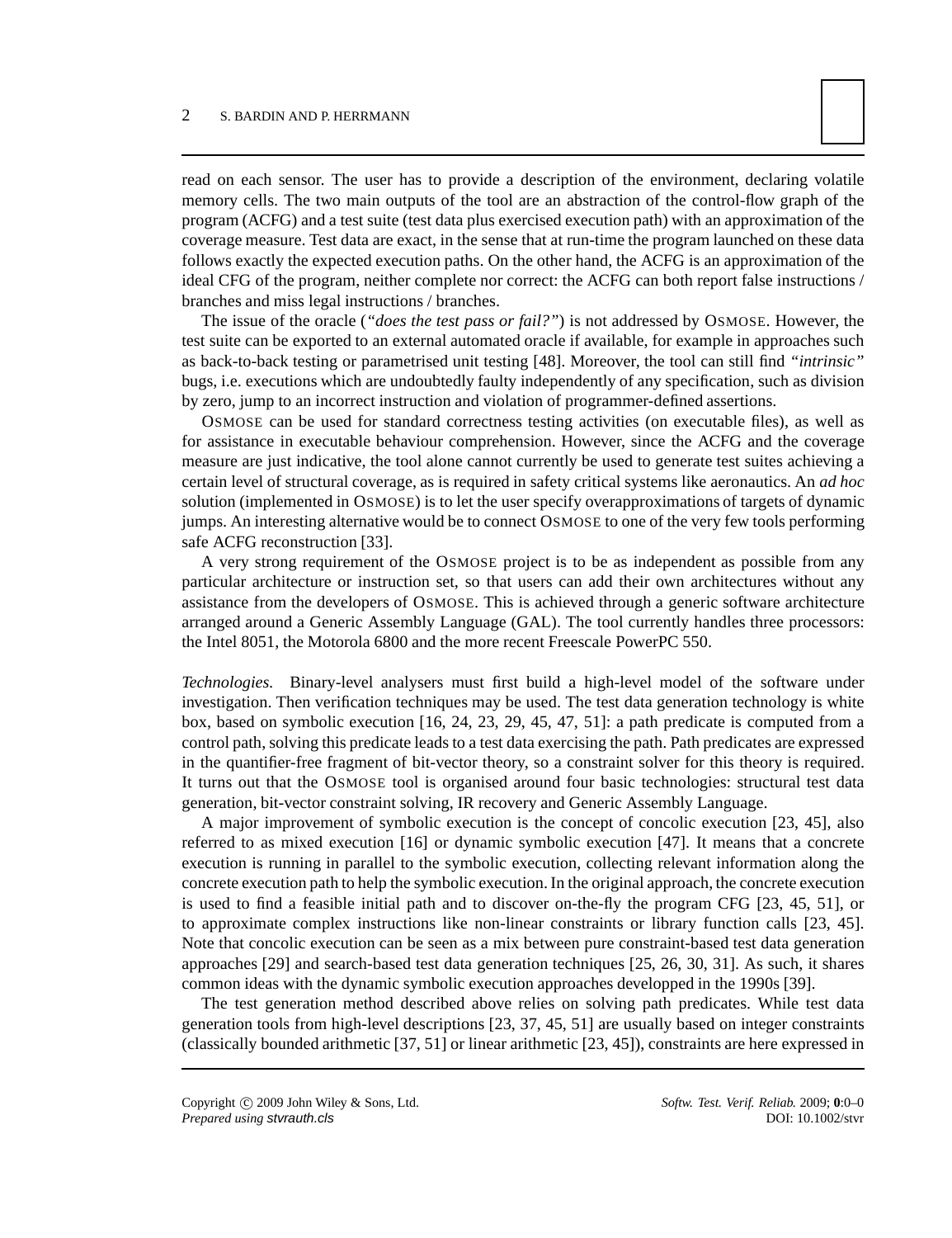the bit-vector theory. The OSMOSE solver is based on the Constraint Programming paradigm [2, 42], which is flexible enough to encode all "exotic" instructions one can find in instruction sets.

The IR recovery mechanism combines in an innovative way both static and dynamic analyses. First, a (global) static analysis creates a coarse model. Then if new parts of the program are discovered during the test data generation phase (by the concrete execution or the symbolic execution) the high-level model is updated and the (global) static analysis is re-launched. The static analysis does not need to be very precise since a complementary analysis is performed via concolic execution, avoiding difficulties inherent to purely static IR recovery techniques [14, 15, 33, 34].

To ensure the independence of the tool from any specific hardware architecture and machine code, all analysis are performed on a generic assembly language (GAL) parametrised by a generic architecture description. Native machine code is first decoded into native assembly language, then translated into GAL. All analyses are performed on the GAL description of the program, since every GAL instruction comes with three (parametrised) semantics: concrete semantics for emulation / simulation, logical semantics for symbolic execution (test data generation) and abstract semantics for static analysis (IR recovery). Benefits are twofold. First, integrating a new instruction set into OSMOSE requires only to specify the architecture, to provide a decoder for the native instruction set and to translate each native instruction into a semantically equivalent sequence of GAL instructions. Other semantics are derived automatically from the concrete one. Second, integrating a new semantics (e.g. for a new analysis) for all supported ISA requires to define it only for about thirty instructions.

These technologies are organised as shown in figure 1. The machine code is partially decoded and translated into the internal generic assembly language (IR recovery, GAL), then the test data generation algorithm is launched (concolic execution, bit-vector solving). During this phase, new instructions can be discovered. The decoder is launched again, the IR is updated and test data generation is applied using an enriched CFG.



Figure 1: OSMOSE workflow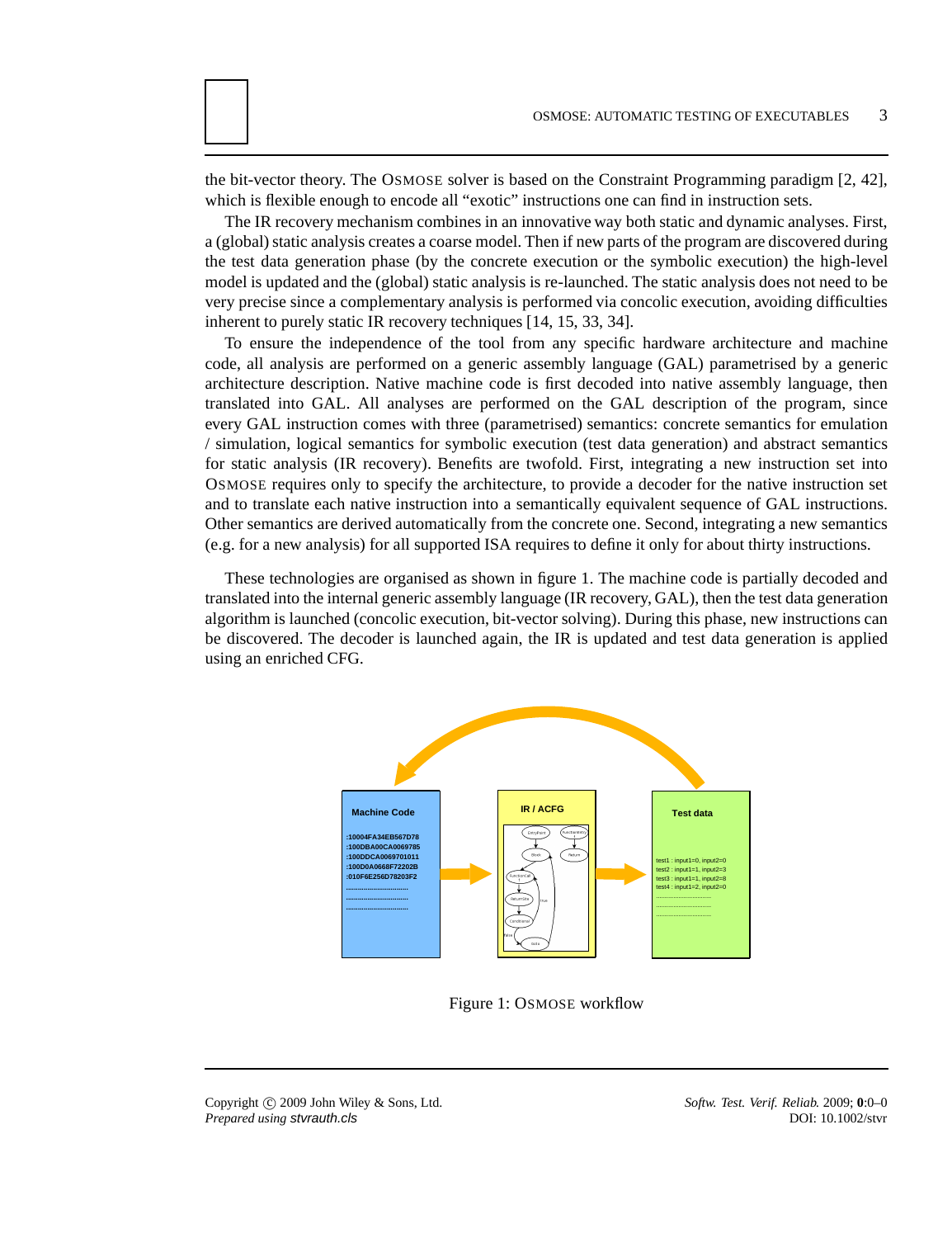

*Limitations.* Floating-point arithmetic and interrupts are not handled, like in almost all verification technologies. Moreover, self-modifying code cannot be taken into account. However, it can be detected and signalled. It is worth noticing that many others (if not all) "nasty" low-level control mechanisms such as dynamic jumps and modification of the return address through stack overflow can be taken into account, as well as instruction overlapping and recursive functions.

*Contributions.* This paper addresses the problem of designing an efficient tool for the automatic analysis (testing and IR recovery) of executables. There are four main contributions in this work.

- The specific issues of machine code analysis (compared to structured languages) are identified, and the paper shows how to adapt two existing frameworks for test data generation of structured programs (namely, concolic execution and Constraint Programming) to machine code, pinpointing the main difficulties. This work proposes also a very innovative solution to the IR recovery issue in a test data generation framework (i.e. where completeness of the recovery can be relaxed), involving a combination of static, symbolic and concrete approaches. It turns out that concolic execution simplifies dramatically the IR recovery problem.
- The paper presents also an innovative software architecture, based on a Generic Assembly Language parametrised by an architecture template, to add easily new instruction sets in an analysis framework. This work has been done independently of the one by Lim and Reps [36]. It was already developed, but only sketched, in the previous OSMOSE conference article [9].
- Finally, it is shown how Constraint Programming can be used in a solver for the quantifierfree fragment of the bit-vector theory. The OSMOSE solver manages all bit-vector constraints generated by the GAL language. It is built on top of a bounded integer CP solver. This is a very different approach from usual bit-vector solvers, rather based on a bit-sequence view of variables and SAT/SMT solving [6, 22].
- These results have been implemented in a structural test data generation tool for executables. First experiments demonstrate the feasibility of the approach. The tool is largely architectureindependent and can currently handle three different architectures and machine codes (8051, 6800, PowerPC 550).

*Related issues.* Machine code analysis may seem close to low-level C program analysis and Java bytecode analysis. This paragraph pinpoints similarities and differences. The analysis of low-level C programs, typically found in embedded systems or operating systems, is indeed very close to machine code analysis: low-level manipulations on data and control are possible, either directly (arbitrary type casting, bitwise operations, pointers on functions, longjump/setjump instructions), or indirectly (embedded assembly language, stack overflow to modify return address). However, it must be clear that currently, most automatic analysis tools for C programs consider a "clean" subset of the language, usually excluding all the previous nasty mechanisms. This nice subset can be treated as a structured language, and is really far from low-level C programs. On the opposite, Java bytecode analysis has almost nothing in common with machine code analysis. Java bytecode has been designed with safety concerns in mind: many error-prone features are forbidden and some interesting facts can be verified statically. For example: strong static typing (boolean, integer, reference), validity of dynamic jumps, local context and call-return policy.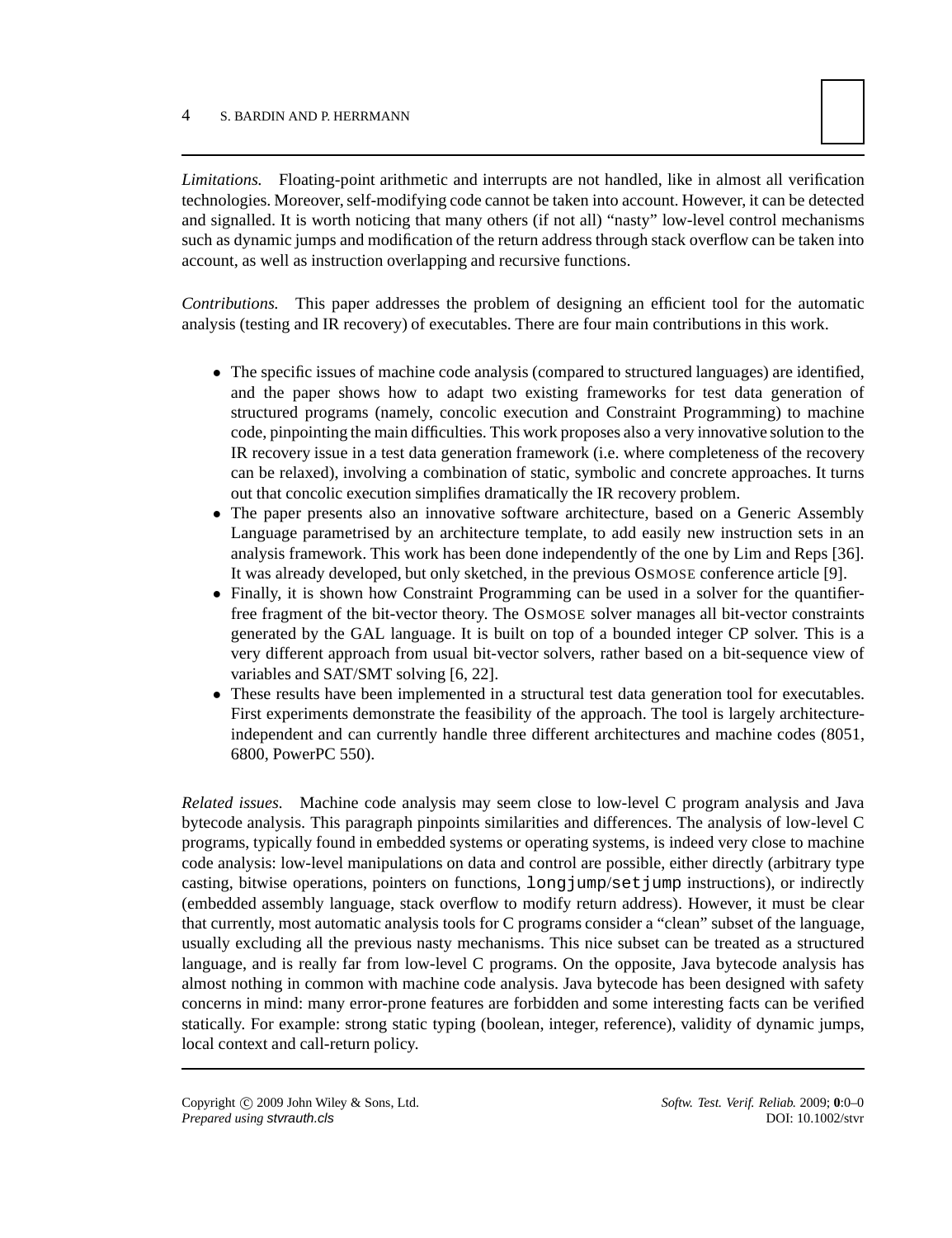*Outline.* The remaining part of the paper is organised as follows. Section 2 gives an overview of architectures and instruction sets. The next four sections describe OSMOSE core technologies: Generic Assembly Language in section 3, test data generation in section 4, IR recovery in section 5 and bitvector solving in section 6. Section 7 presents the OSMOSE tool and its implementation. Section 8 describes some experiments with the tool. Finally section 9 discusses related work and section 10 concludes and gives directions for future work.

#### **2. A taste of machine code**

This section provides a simple introduction on machine code, architecture and instruction set. This is a very limited overview, but it should be sufficient to understand the remaining part of the paper. More complete presentation can be found in standard books [46].

A machine code for a given processor is a language directly understandable by this processor. This program is a sequence of instructions encoded in binary format. A typical instruction has the form: opcode arg1 arg2 . . . argn, where opcode is the encoding of a basic command of the processor (add, move, etc.). Decoding a single instruction is straightforward since an opcode is never the prefix of another opcode, and all the relevant information (e.g. number of arguments and their sizes) depends only on the opcode (possibly with additional prefix / postfix information). Once an instruction has been decoded and executed, the processor searches for the next instruction to execute. The next instruction is usually located just after the end of the current one, but not always (e.g. jump). In almost every case, the potential successors of the current instruction are known statically. The only exception is the case of dynamic jumps, i.e. jump whose operand depends on the execution, like jump R with R a register. Dynamic jumps are the main reason for the IR recovery being so problematic.

Even if there are many different hardware architectures, they all share common ideas from the Von Neumann architecture. Basically, a processor can be seen as an automaton extended with a small number of variables (registers), each one containing exactly a word-size long sequence of bits (shortly, *a m-word*). In addition to these registers, an additional memory (typically RAM) allows to store a huge amount of information. The memory can be seen as a very large array, storing a m-word in each cell. The memory is conceptually divided in two parts: information local to function calls (caller address, local values) is stored in the *(call) stack*, and global / persistent information is stored in the *heap*. But usually there is no physical separation between the stack and the heap. Two registers play a special role: the PC register *(program counter)* and the SP register *(stack pointer)*. Stack pointer indicates the address (in memory) of the top of the stack. Program counter indicates the current instruction. At the end of an instruction, PC is updated with the next instruction address and control jumps to it. In most instruction sets, PC can be modified *via* dedicated instructions only.

A processor comes with a finite set of instructions. Most instructions can be seen as a sequence of affectations of the form lhs  $\leftarrow f(rbs_1, \ldots, rbs_n)$ . Control instructions include jumps, calls and returns. Jumps can be either static: the jump target is known statically (e.g. goto 100); or dynamic: the jump target is computed at run-time (e.g. goto R0). Jumps can also be conditional. Calls and returns to functions are only convenient shortcuts enforcing the way the call stack is used. The typical effect of a call instruction is to store the current address on top of the stack, to increase the stack pointer and to jump to the callee address. The typical effect of a return instruction is to retrieve the value on top of the stack, which should be the caller address, to decrease the stack pointer and to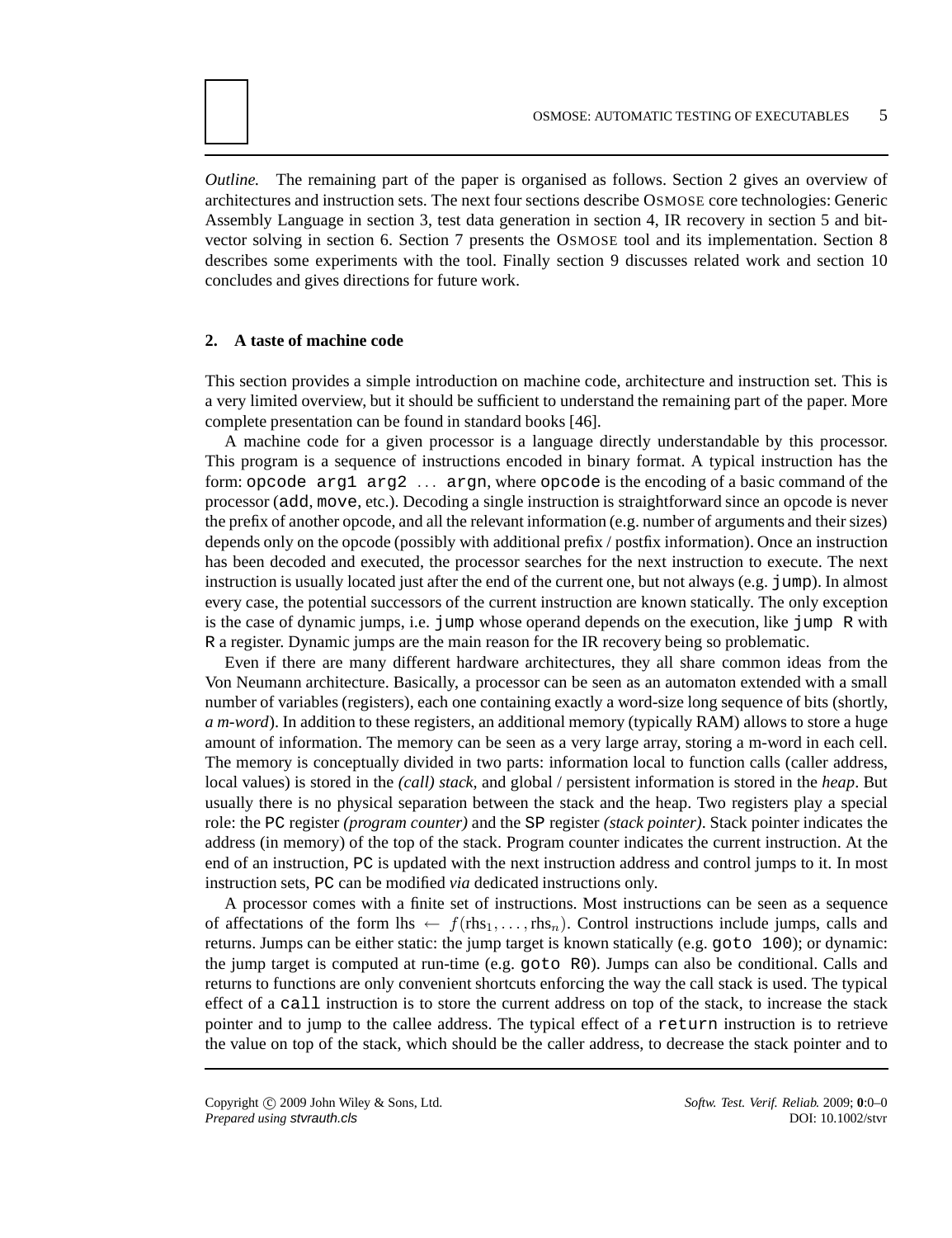

jump to the caller address. This is the general picture. Depending on the architecture, the stack pointer may be incremented or decremented, and this modification may appear before or after retrieving the return address from the stack. Instruction sets usually provide also a large range of data instructions. Most common ones include: data transfer from / to memory, (machine) integer arithmetic, floatingpoint arithmetic and other bit-vector operations. Noticeably, integer arithmetic is performed *modulo* the value of the largest representable integer, and integer operations update various flags (predefined memory location), typically to record the occurrence of overflows.

#### **3. Generic Assembly Language (GAL)**

To ensure the independence of OSMOSE from any specific hardware architecture and instruction set, all analyses are performed on a Generic Assembly Language (GAL) parametrised by an architecture description. Native machine code is first decoded into native assembly language, and then translated into a GAL program. All analyses are performed at the GAL level, since every GAL instruction comes with three (parametrised) semantics: concrete semantics for emulation/simulation, logical semantics for symbolic execution (test data generation) and abstract semantics for static analysis (IR recovery). Figure 2 gives a flavour of this framework. Benefits of such an architecture are twofold. On the one hand, additional cost for integrating a new instruction set into OSMOSE boils down mainly to specifying the architecture and translating each native instruction into a semantically equivalent sequence of GAL instructions. The instruction set is then fully supported by all analysers in OSMOSE (emulation, symbolic execution, static analysis), the symbolic semantics and the abstract semantics being deduced from the concrete one. On the other hand, adding a new semantic (for a new kind of analysis) requires to define it for only about thirty basic instructions.

*Abstract architecture and GAL program.* An abstract architecture X is defined by a pair  $X = \langle \mathcal{R}, \mathcal{M} \rangle$ where  $R$  is a finite set of variables ranging over m-words and  $M$  is a finite set of (disjoint) arrays of mwords, called *memory regions* (shortly, m-regions). Each m-region is indexed by non-negative integer values, called addresses. A *memory location* (m-loc) is defined as being either a register or the cell of a m-region. The size of m-words stored in each m-loc is fixed a priori for each m-loc. Intuitively, variables represent registers and m-regions represent different physical memories, for example RAM and ROM. A GAL program P is a tuple  $P = \langle R, M, A, I \rangle$  where  $\langle R, M \rangle$  is an abstract architecture, A is the set of addresses of valid instructions and  $I$  is a map from  $A$  to GAL instructions. GAL instructions are composed of more primitive micro-instructions. Indeed, a GAL instruction is a sequence of data (micro-) instructions followed by a control (micro-) instruction. Data instructions (**assign**) are multiaffectations. Basic control instructions are static jumps (**goto**) and dynamic jumps (**cgoto**). Moreover, these jumps can be combined with a conditional statement (**ite**). Note that instruction **goto** is a special case of **cgoto**, however they are distinguished from each other in GAL since they are managed in very different ways by automatic analysers. GAL instructions obey the following grammar:

|         | GAL instr $ ::=$ $(data)^*$ control                                                                                            |
|---------|--------------------------------------------------------------------------------------------------------------------------------|
| control | $\equiv$ jump   ite (cond, jump, jump)                                                                                         |
| jump    | $\therefore$ goto addr   cgoto rhs                                                                                             |
| data    | $\mathbf{u} := \mathbf{assign}(\mathbf{h} s_1, \dots, \mathbf{h} s_n) \leftarrow f(\mathbf{r} h s_1, \dots, \mathbf{r} h s_n)$ |

Copyright © 2009 John Wiley & Sons, Ltd. *Softw. Test. Verif. Reliab.* 2009; 0:0–0 *Prepared using* stvrauth.cls DOI: 10.1002/stvr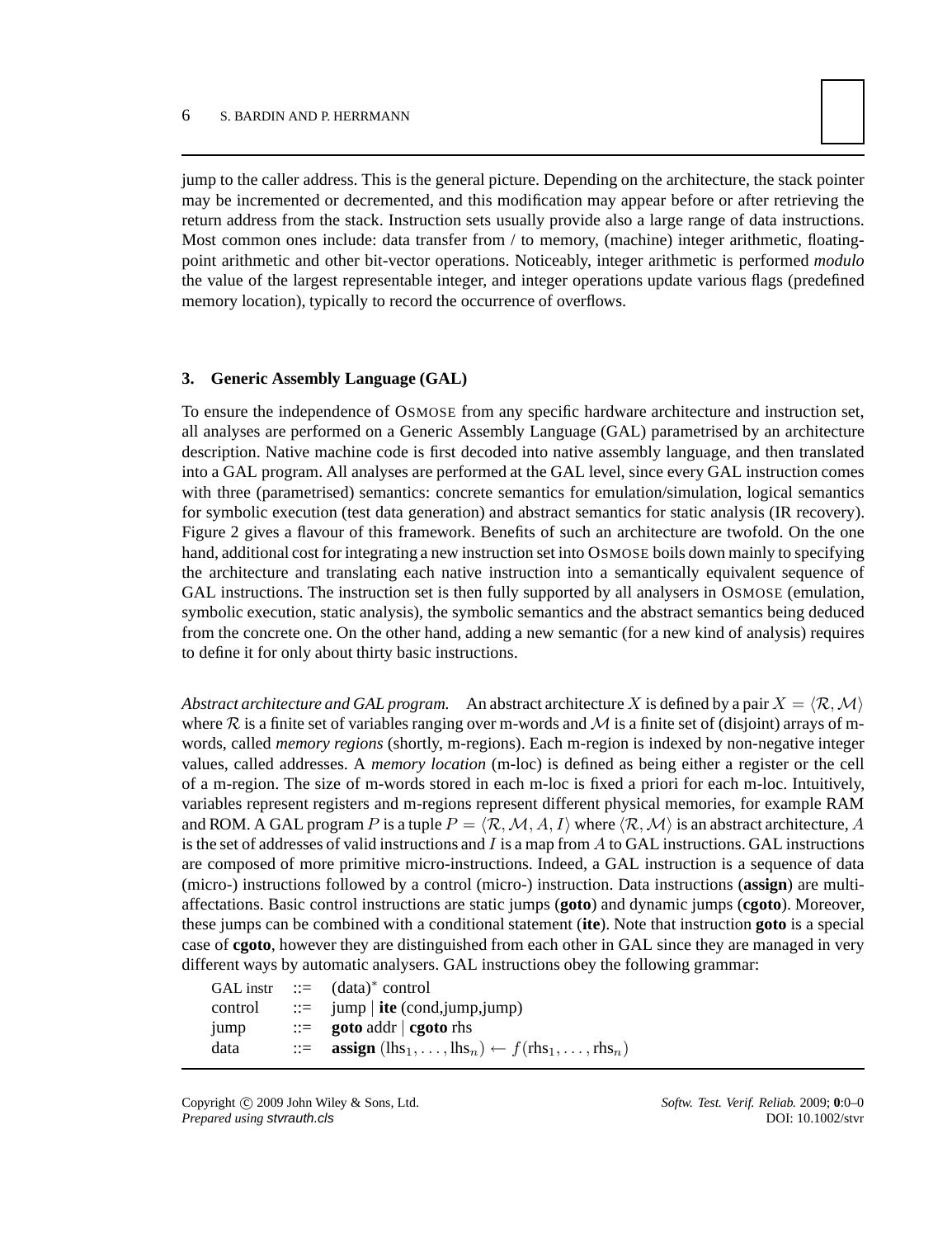

Figure 2: Generic Architecture with GAL

Left-hand side and right-handside operands are defined by

rhs  $::=$  bv | r | m[rhs] | restrict(rhs,i,j) lhs  $\therefore$  Ignore | r | m[rhs]

where bv is a m-word,  $r \in \mathcal{R}$  is a register,  $m \in \mathcal{M}$  is a m-region, restrict(rhs,i,j) denotes the extraction of the sub-bitvector of rhs from bit i to bit j (i and j are integer constants) and Ignore is a dummy operand, used when a multi-affectation does not need all results from an operation (typically flags).

Operators available in multi-affectations include usual arithmetic operators (signed and unsigned versions), usual bitwise operators, usual bit-vector manipulations such as shifts and rotations and a C-like compare operator.

*Semantics.* Considering a GAL program  $P = \langle \mathcal{R}, \mathcal{M}, A, I \rangle$ , a *configuration* c of P is either a pair  $c = (addr, val)$  where addr is an address in A and val is a valuation of each m-loc, i.e. a map from mlocs to m-words; or the special configuration *error*. The operational semantic is given in an imperative way. Undefined values, e.g. division by zero or out-of-bound memory access, are modelled by the special value ⊥. Thus, partial functions from bit-vectors to bit-vectors are turned into total functions from bit-vectors to the union set of bit-vectors and  $\bot$ . Given a configuration (addr, val), its successor configuation succ is defined by: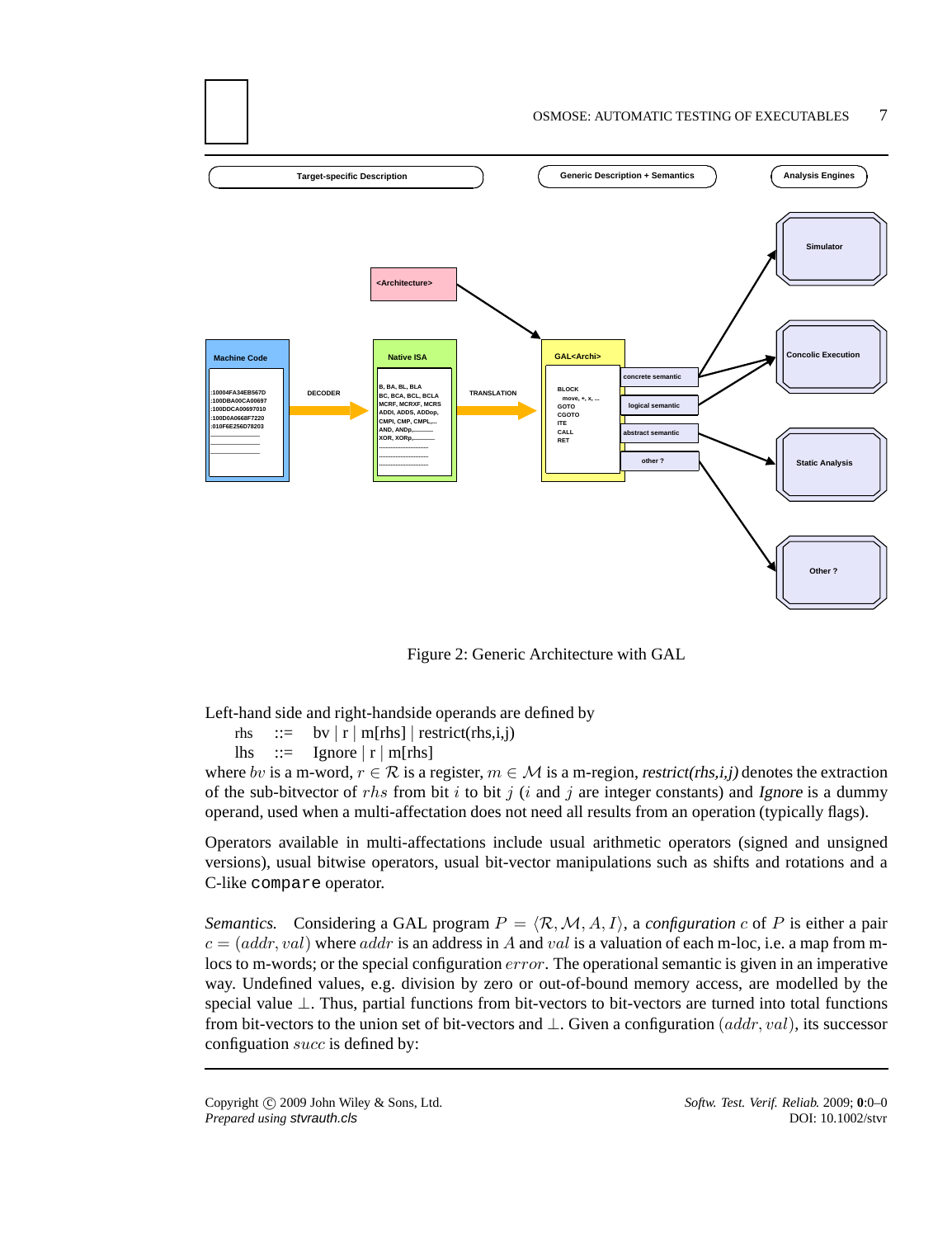- Let  $I(addr) = d_1 \dots d_n$  ctrl, where  $d_i$ 's are data instructions and ctrl is a control instruction.
- Let  $val''$  be the valuation obtained from val after having performed the sequential multiaffectations  $d_1, \ldots, d_n$ ; if an exception occurs during multi-affectations then  $val' = \perp$  else  $val' = val''$ ;
- Let  $addr'$  be equal to  $eval(ctrl, val')$  where  $eval$  is defined recursively by:
	- $-$  *eval*(*goto*  $k, v$ ) is equal to  $k$ ,
	- $\overline{P}$  = eval(cgoto rhs, v) is equal to the evaluation of rhs over v (may evaluate to ⊥),
	- $-eval(ite(cond, jump1, jump2), v)$  is equal to  $eval(jump1, v)$  if cond holds true over v, it is equal to  $eval(jump2, v)$  if cond holds false, and it is equal to  $\perp$  if cond evaluates to ⊥.
- If  $val' \neq \bot$  and  $addr' \neq \bot$  and  $addr' \in A$  then  $succ = (addr', val')$ , else  $succ = error$ .

Note that the error configuration itself has no successor.

*Encoding an ISA into GAL.* A typical ISA is encoded into GAL in the following manner. A variable is associated to each ISA register and a m-region is associated to each physical memory (in most architectures, one m-region for the RAM is sufficient). Some auxiliary variables may be useful for complex instructions requiring a micro-code level modelling. The program counter variable can be removed, since its effect is captured by GAL control micro-instructions. Most ISA instructions are directly translated in a sequence of two GAL micro-instruction: one for data and one for control. Sideeffects such as flag updating are modelled with multi-affectations. One can notice that there is no **call** or **ret** instructions. They are modelled as multi-affectations followed by a (dynamic) jump.

*Adding a new architecture/ISA in* OSMOSE*.* Adding a new architecture and instruction set to OSMOSE requires three different artifacts: a decoder for the instruction set, an instantiated architecture and a translation from the instruction set into GAL.

- *Provide a decoder for the instruction set.* Given an address in the program source code, the decoder returns the corresponding instruction (in the native instruction set) or fails if the instruction is not defined. Implementing such decoders is a tedious task, but not difficult. Some decoders are publicly available.
- *Fill the architecture template.* It is required to define the size of m-words, available registers and memory regions. Moreover, one must specify which m-loc are writable, which m-loc can contain program instructions (to detect self-modifying code), and which m-loc represent the program counter and the stack pointer.
- *Translate ISA into GAL*. It is the more demanding task. It requires mostly to translate every basic native operand (like a flag) into an m-loc, to translate each native instruction into an equivalent sequence of GAL instructions and to specify the size of each instruction.

*Discussion.* The modelling presented so far does not take into account that the program code itself is stored somewhere in the memory, allowing in some cases the program execution to modify the program code. Thus self-modifying code cannot be modelled. However, most other "nasty" low-level control mechanisms can be taken into account: dynamic jumps, stack overflow, modification of return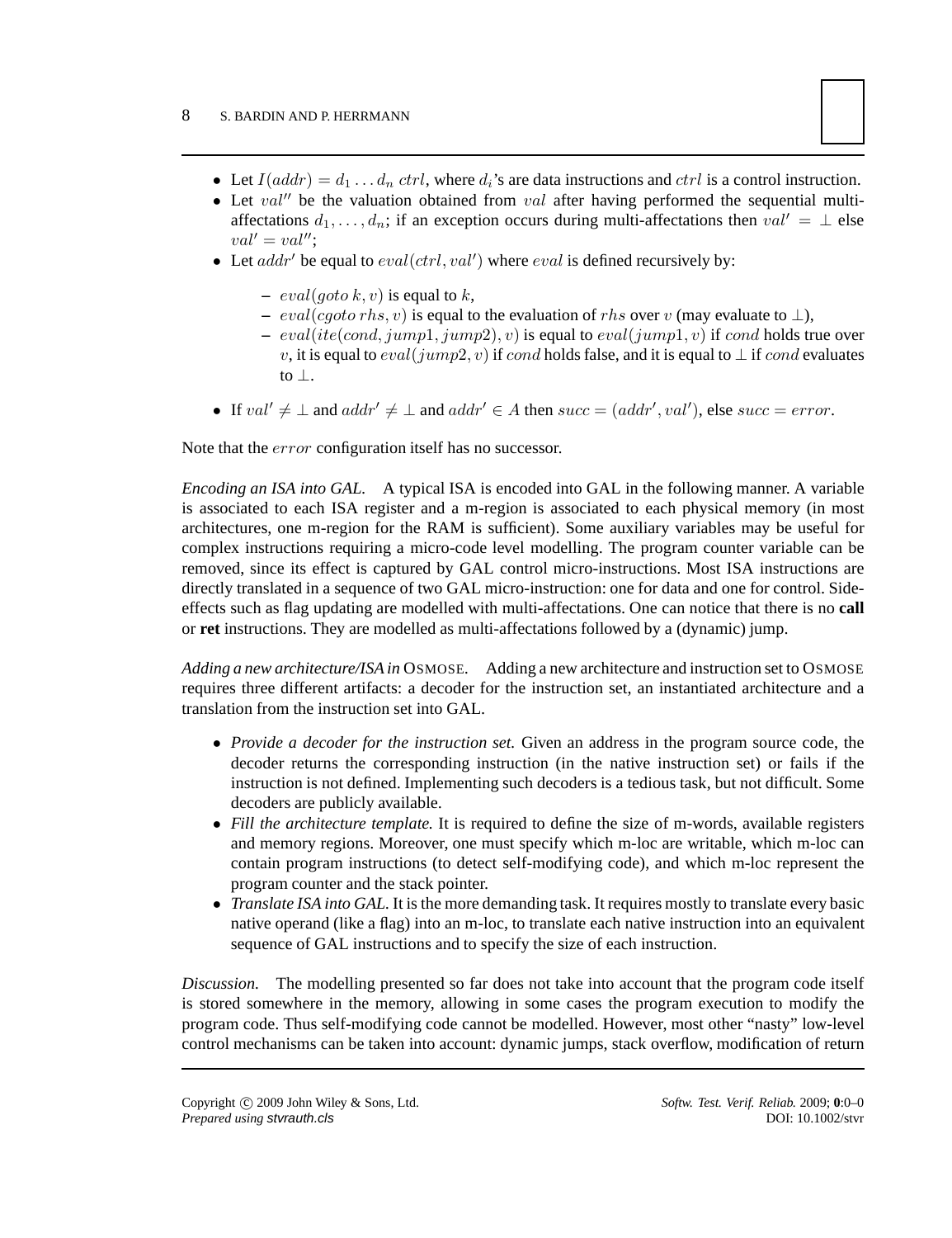address and even overlapping of instructions and run-time decryption of instructions as long as GAL instructions can be added incrementally into the program map. Considering the GAL language, the main limitations is that during the translation process, a native instruction can only be translated into a pure sequence: no loop is allowed. It may cause some problems for instructions involving loops in their micro-code. Finally, note that there is a strict separation between those GAL micro-instructions which affect control and those GAL micro-instructions which affect data. Hence, it is not possible to model an ISA instruction which would or not affect the program counter, depending on the value of its operands (imagine an architecture where the PC value is stored in RAM, and an instruction like ram $[x]$ : = y). However, this is currently a very theoretic limitation, since no common architecture provides such a feature.

#### **4. Test data generation**

#### **4.1. Basic ideas**

The OSMOSE test data generation technology follows the idea of symbolic execution. This is an old idea [29], but automatic tools implementing this idea for software have blossomed recently [16, 23, 24, 45, 47, 51]. The central notion of path predicate is introduced first.

**Definition 1 (Path predicate)** *Given a program P of input domain D and*  $\pi$  *a path of P*, *a path predicate of*  $\pi$  *is a formula*  $\varphi_{\pi}$  *on* D *such that if*  $V \models \varphi_{\pi}$  *then execution of* P *on* V *follows the path*  $\pi$ *.* 

The two main ideas behind symbolic execution are that: (1) a solution to a path predicate  $\varphi_{\pi}$  for a given program P is actually a test data exercising path  $\pi$ , with potential applications in structural testing; and (2) a path predicate  $\varphi_{\pi}$  for a path  $\pi$  can be computed by keeping track of logical relations among variables along the execution, rather than just their concrete values. Figure 3 shows how a symbolic execution is performed on a path of a small program.

| Loc          | Instruction                    | Symbolic exec                                                |
|--------------|--------------------------------|--------------------------------------------------------------|
| $\mathbf{0}$ | input(y, z)                    | new vars $Y_0$ , $Z_0$<br>$Y_1 = Y_0 + 1$<br>$X_2 = Y_1 + 3$ |
|              | $V++$                          |                                                              |
| $2^{\circ}$  | $x := y + 3$                   |                                                              |
| 3            | if $(x < 2 * z)$ (branch True) | $X_2 < 2 \times Z_0$                                         |
|              | if $(x < z)$ (branch False)    | $X_2 > Z_0$                                                  |

Path predicate for path  $0 \rightarrow 1 \rightarrow 2 \rightarrow (3, T) \rightarrow (4, F)$  Path predicate projected on input  $Y_1 = Y_0 + 1 \wedge X_2 = Y_1 + 3 \wedge X_2 < 2 \times Z_0 \wedge X_2 \ge Z_0$   $Z_0 - 4 \le Y_0 < 2 \times Z_0 - 4$ 

Figure 3: Symbolic execution along a path

The basic procedure for test data generation by symbolic execution consists in choosing a path, computing and solving its path predicate, recording the solution (if any) as a test datum, and iterate until a termination criterion is reached. The termination criterion is typically structural, like path,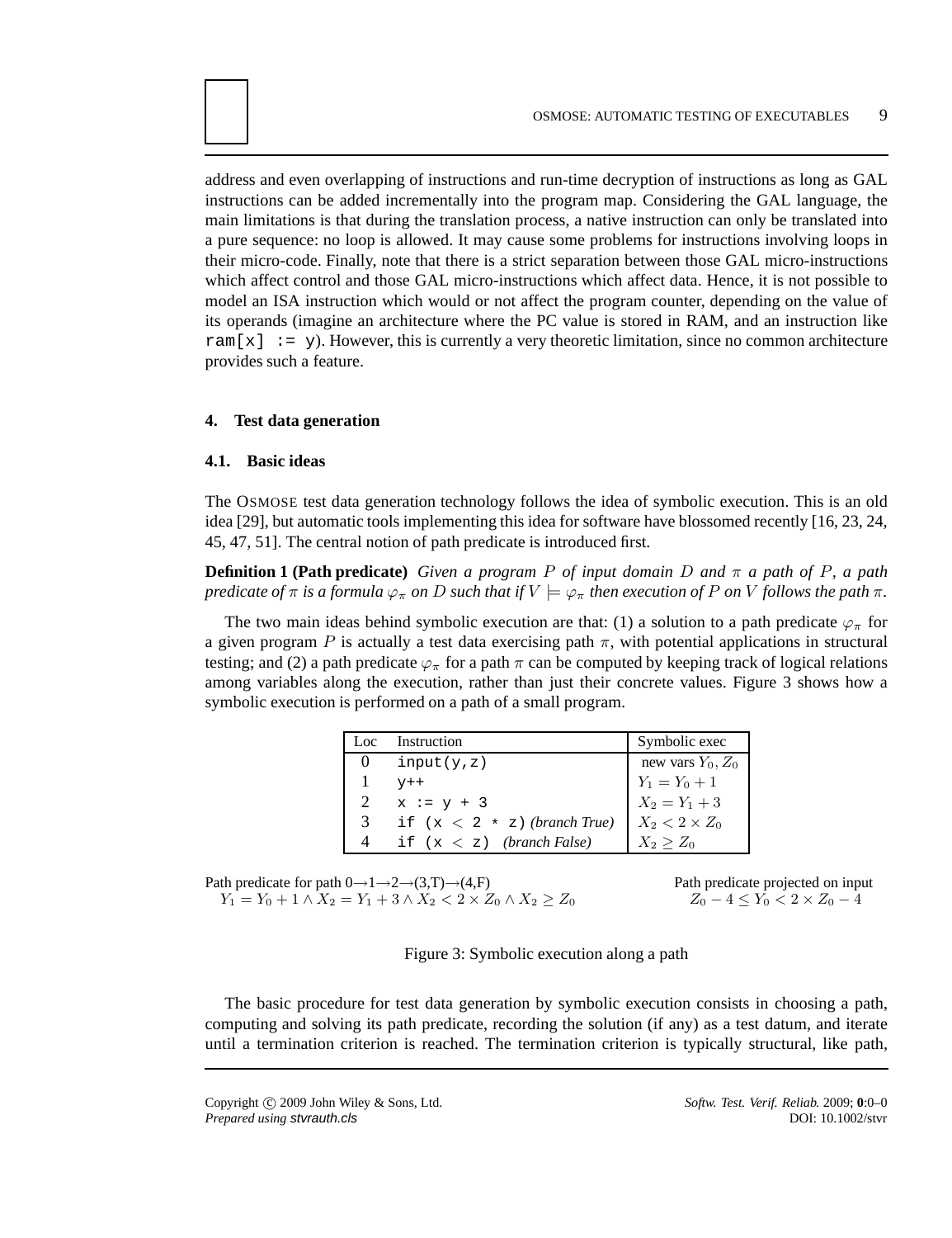

instruction or branch coverage. Compared to previous work where no global representation of the program is required [23, 45, 51], the technique developed here works on an (abstract) control-flow graph (ACFG). The ACFG allows to use static techniques for IR recovery and path pruning [11]. ACFG nodes can be either sequences of multi-affectations (**assign**), conditional statements (**ite**), static jumps (**goto**) and dynamic jumps (**cgoto**). For the sake of simplicity, in this section the ACFG is considered precomputed once and for all before the test data generation is launched. Hence, each **cgoto** instruction comes with a predefined set of possible successors. The ACFG is given by its nodes with methods .addr and .next to access the address of the instruction (in the executable) and its successor nodes in the ACFG. Section 5 discusses how to build the ACFG incrementally.

Algorithm 1 presents the basic idea of OSMOSE test data generation algorithm. The procedure uses a bounded depth-first traversal of the control-flow graph to enumerate all paths in a recursive manner. This is a standard strategy [23, 45, 51] which allows constraints to be added incrementally, and requires only a minimal change to get a new path predicate by reusing the path prefix up to the last choice point in the program. Choice points in a machine code program are conditionals and dynamic jumps. For conditional, the procedure just forces the search to take the *"then"* or *"else"* branch by adding to the current path predicate  $\Phi$  the condition or its negation. In the case of dynamic jumps, the procedure explores each possible target by constraining the argument of the jump (usually an arithmetic expression over registers) to take each possible known value in turn. Basic instructions are translated into formulae by the procedure atomic. The external procedure solve returns a solution of a constraint or the unsat exception in case of unsatisfiability. The procedure is presented for an all-path coverage termination criterion. To adapt the algorithm to other criteria, the program must keep a set of uncovered items  $U$ , and each time a path predicate is solved, items covered by the execution are removed. The program stops as soon as  $U$  is empty.

# **4.2. Concolic execution**

Concolic execution [23, 45] is a recent major improvement to symbolic execution. Basically, a concolic execution is a concrete execution and a symbolic execution running in parallel, the concrete one collecting relevant information along the execution path to help the symbolic execution. Concrete information is used to perform approximation when the symbolic execution encounters instructions which are either impossible to model in the given path predicate theory, or whose modelling leads to constraints too costly to solve. A typical mechanism is the *concretization* of a variable: at some point of the symbolic execution, a variable is forced to be equal to its current concrete value over the concrete execution, limiting the symbolic resolution to all paths going through this concrete value. Concrete execution can be used for example to follow feasible paths only [23, 45, 51], to approximate non-linear arithmetic constraints, to deal with library function calls and multiple levels of pointer dereferencement [23, 45]. Concolic execution is a recent approach, however it has been quickly recognised as very promising and many different recent works are based on this approach [9, 12, 16, 24, 47]. The main advantages of concolic execution compared to other purely static techniques (and especially symbolic execution) are twofolds: concolic execution is very robust against "difficult-to-analyse" instructions or programming features: it can always concretize it rather than just ignore it or stop the analysis; concolic execution offers a control on the trade-off between performances and completeness of the resolution, depending on which constraints are concretized.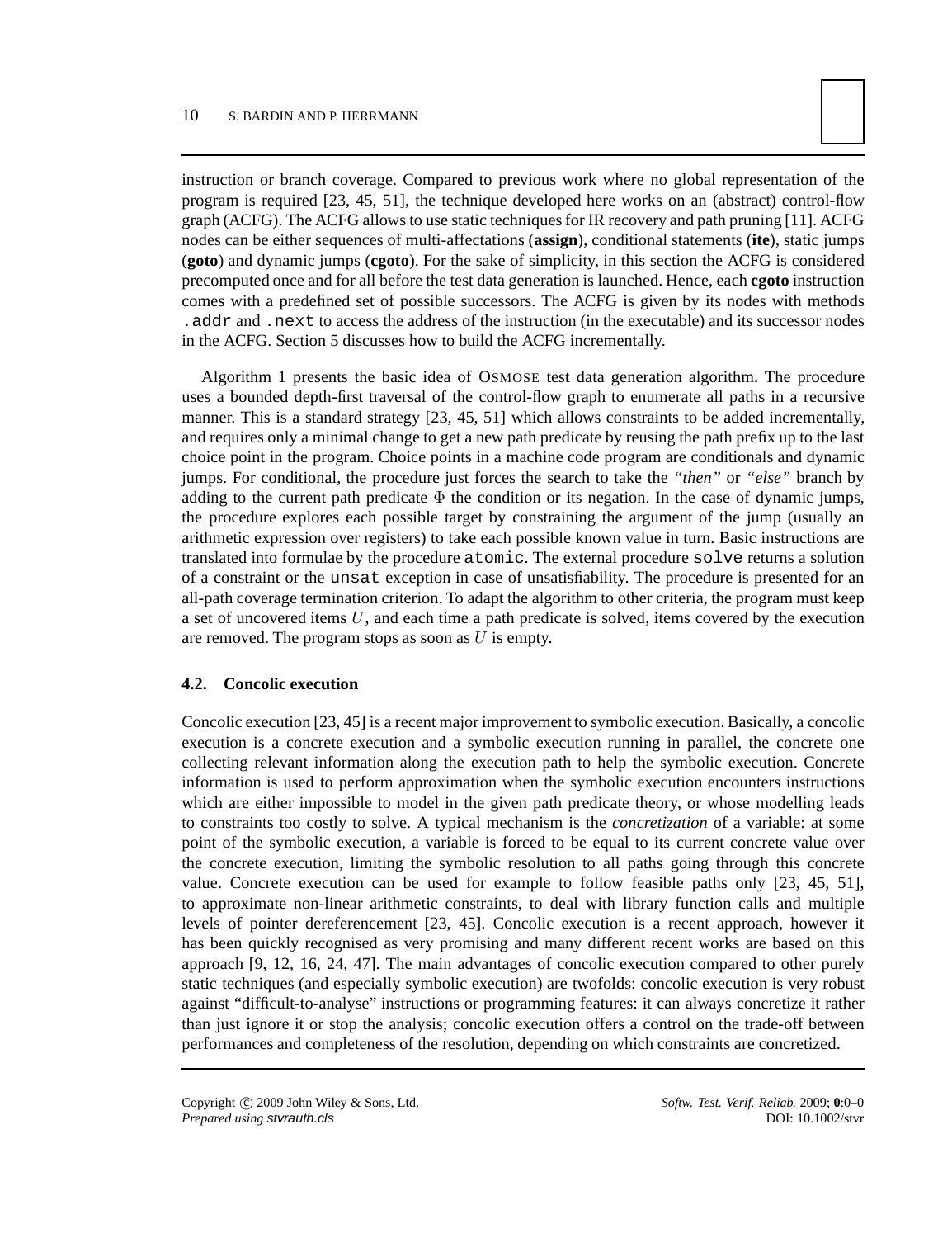**algorithm** GENTEST1(node init) input : initial node node init output: set of test data Res 1: Res  $\leftarrow \emptyset$ 2: REC(node\_init, ⊤) 3: **return** Res **procedure** REC(node, Φ) input : node, path predicate Φ output: no result, update Res 1: **Case** node of<br>2:  $|\varepsilon \rightarrow \rangle^*$ 2:  $\left| \varepsilon \rightarrow \right|$  /\* end node \*/<br>3: **try**  $S_n \leftarrow$  SOLVF( $\Phi$ ) 3: **try**  $S_p \leftarrow \text{SOLVE}(\Phi)$ ; Res  $\leftarrow$  Res  $\cup$   $\{S_p\}$ <br>4: **with** unsat  $\rightarrow$  (): 4: **with** unsat  $\rightarrow$  ();<br>5: **end try** 5: **end try** 6: | assign affect-list  $\rightarrow$  REC(node.next,  $\Phi \land$  ATOMIC(affect-list)) 7: | goto tnode  $\rightarrow$  REC(tnode,  $\Phi$ ) 8:  $|\text{ite}(\text{cond}, \text{inode}, \text{mode}) \rightarrow$ <br>9: REC(inode,  $\Phi \wedge \text{cone}$ 9: REC(inode,  $\Phi \wedge \text{cond}$ );<br>10: REC(tnode,  $\Phi \wedge \neg \text{cond}$ ) 10: REC(tnode, Φ ∧ ¬cond) */\* branching \*/* 11:  $\vert$  cgoto expr  $\rightarrow$ <br>12: **for all** tno 12: **for all** tnode  $\in$  node.next **do**<br>13: **REC(tnode**  $\Phi \wedge \text{expr} = \text{tn}$ **)** 13: REC(tnode,  $\Phi \wedge \text{expr} = \text{tnode.addr}$ ) /\* *branching* \*/<br>14. **end for** end for 15: **end case**

**Algorithm 1:** Basic test data generation algorithm

Note that concolic execution can be seen as a mix between pure constraint-based test data generation approaches [29] and search-based test data generation techniques [25, 26, 30, 31]. As such, it shares common ideas with dynamic symbolic execution from the 1990s [39].

The OSMOSE test data generation technology follows the concolic principle. The concrete execution is classically used to detect a first feasible path but also in an innovative way to handle alias constraints (see below) and to dynamically detect new targets for dynamic jumps (see section 5). A simplified view of the concolic test data generation procedure is presented in Algorithm 2. The main procedure REC now takes two different inputs: the current path predicate  $\Phi$  and the current concrete memory state C. Concrete memory states come with basic functions for update and condition evaluation. Initially,  $C$  is the map filled with 0 (denoted 0). Branching is more difficult to handle in the concolic case than in the symbolic case. Indeed,  $\Phi$  and C must always be consistent with the path prefix. While this property is easily ensured for  $\Phi$ , it is not the case for the concrete memory state: at each branching instruction,  $C$  is consistent with only one of the successors. The symbolic execution algorithm is modified in the following way to ensure consistency at each step between  $C$  and the path prefix. When a branching instruction is encountered, first the conditional is evaluated w.r.t. C and the concolic execution is launched along that path (the search follows the concrete path). Then on backtracking, the current path predicate augmented with the new branching condition is solved *immediately*. If there is no solution, the branch is infeasible and the search backtracks. Otherwise, the solution can be used to derive a new concrete memory state  $C'$  consistent with both the current path prefix and the desired new branch. Deriving C' is straightforward if the path predicate contains all intermediate variables (like in OSMOSE). If the path predicate contains only entry variables, it is always possible to relaunch a concrete execution from these entries and get the concrete memory state at the instruction point where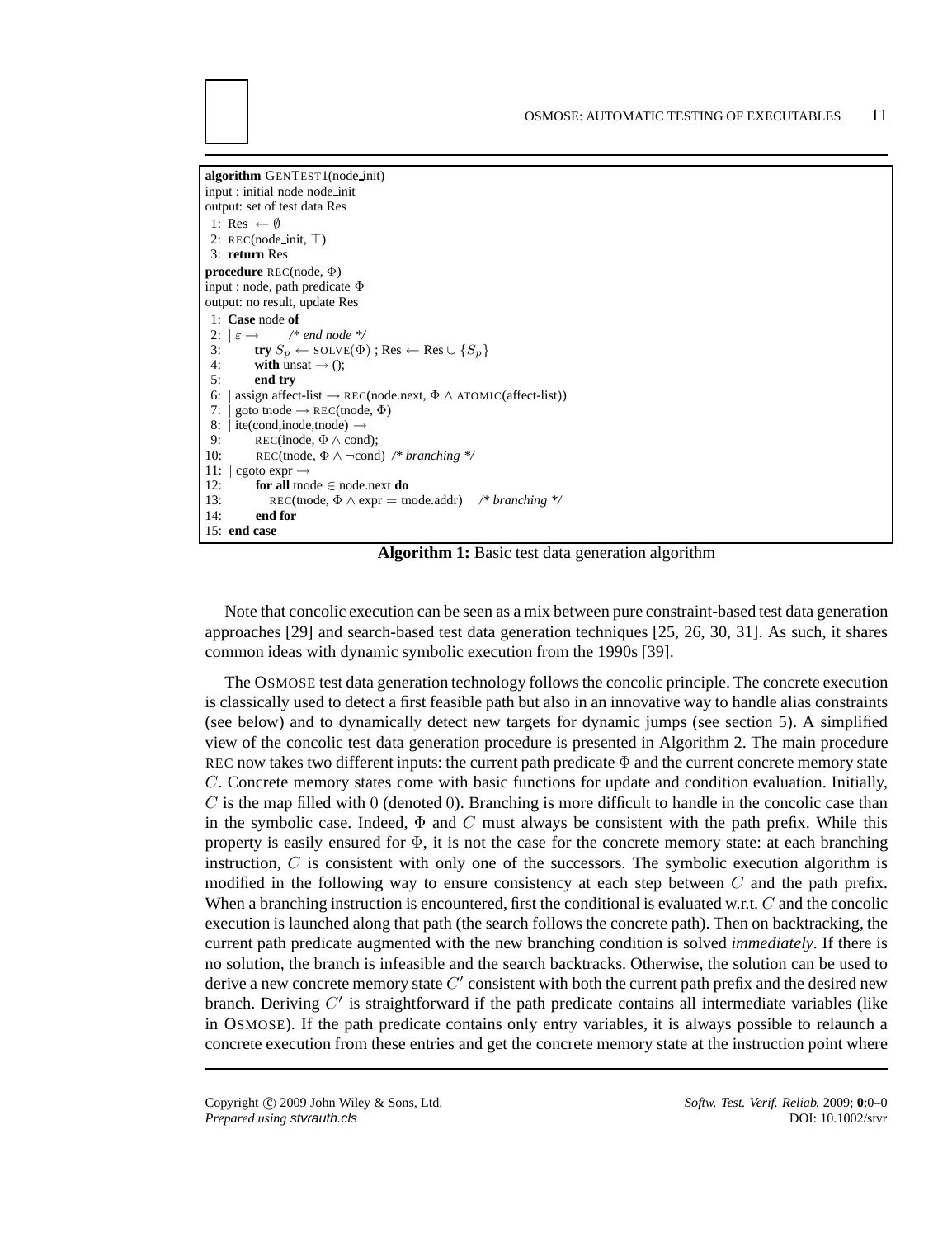

it is needed. In Algorithm 2, subprocedure update C for branching takes as input a solution of a path predicate and outputs a new concrete memory state  $C'$  consistent with the corresponding path prefix.

```
algorithm GENTEST2(node init)
input : initial node node init
output: set of test data Res
 1: Res \leftarrow \emptyset2: REC(node_init, ⊤, 0)
 3: return Res
procedure REC(node, Φ, C)
input : node, formula Φ, concrete state C
output: no result, the procedure updates Res
 1: Case node of
 2: |\varepsilon \rightarrow<br>3:
 3: try S_p \leftarrow solve(\Phi); Res ← Res \cup \{S_p\}<br>4: with unsat → ():
 4: with unsat \rightarrow ();<br>5: end try
               5: end try
 6: | assign affect-list \rightarrow REC(node.next,\Phi \land atomic(affect-list),update(C,affect-list))
 7: \vert goto tnode \rightarrow REC(tnode, \Phi, C)
 8: |\text{ite}(\text{cond}, \text{inode}, \text{mode}) \rightarrow<br>9: case eval(cond C) of
9: case eval(cond,C) of<br>10: |\text{true} \rightarrow /* concrete
10: |\text{true} \rightarrow \text{/* concrete execution follows the if branch */}<br>11: \text{REC}(\text{node}, \Phi \land \text{cond}, C);11: REC(inode, \Phi \wedge \text{cond}, C);<br>12: try /* find C' compatible y
12: try /* find C' compatible with the else branch */<br>13: S_n \leftarrow \text{solve}(\Phi \land \neg \text{cond});
13: S_p \leftarrow \text{solve}(\Phi \land \neg \text{cond});<br>14: C' \leftarrow \text{update\_C\_for\_branch}14: C' ← update C_for_branching(S_p);<br>15: REC(tnode, \Phi \wedge \neg \text{cond}, C');
15: REC(tnode, \Phi \land \neg \text{cond}, C');
16: with unsat \rightarrow ();<br>17: end try
                   end try
18: | false \rightarrow ....... /* symmetric of the true case */<br>19: end case
               19: end case
20: \vert \text{cgoto expr} \rightarrow<br>21: thode \leftarrow (
21: tnode ← (eval(expr,C)).node /* concrete successor */<br>22: REC(tnode, \Phi \wedge \text{expr} = \text{tnode}.addr, C)
               REC(tnode, \Phi \wedge \text{expr} = \text{tnode}.addr, C)
23: for all nd \in node.next - {tnode} do<br>24: try /* find C' compatible with nod
24: try /* find C' compatible with node.addr */<br>25: S_n \leftarrow \text{solve } \Phi \land \text{expr} = \text{nd}. \text{addr};
25: S_p \leftarrow \text{solve } \Phi \land \text{expr} = \text{nd}.\text{addr};26: \ddot{\mathbf{C}} ← update C_for_branching(S_p);
27: REC(nd, \Phi \wedge \text{expr} = \text{nd.addr}, C<br>28: with unsat \rightarrow ():
                                                                                  )
28: with unsat \rightarrow ();<br>29: end try
29: end try
                   30: end for
31: end case
```
**Algorithm 2:** Concolic test data generation algorithm

#### **4.3. Advanced concerns**

This subsection describes advanced concerns about the symbolic/concolic execution algorithm. For the sake of simplicity, these features have been omitted in Algorithm 2.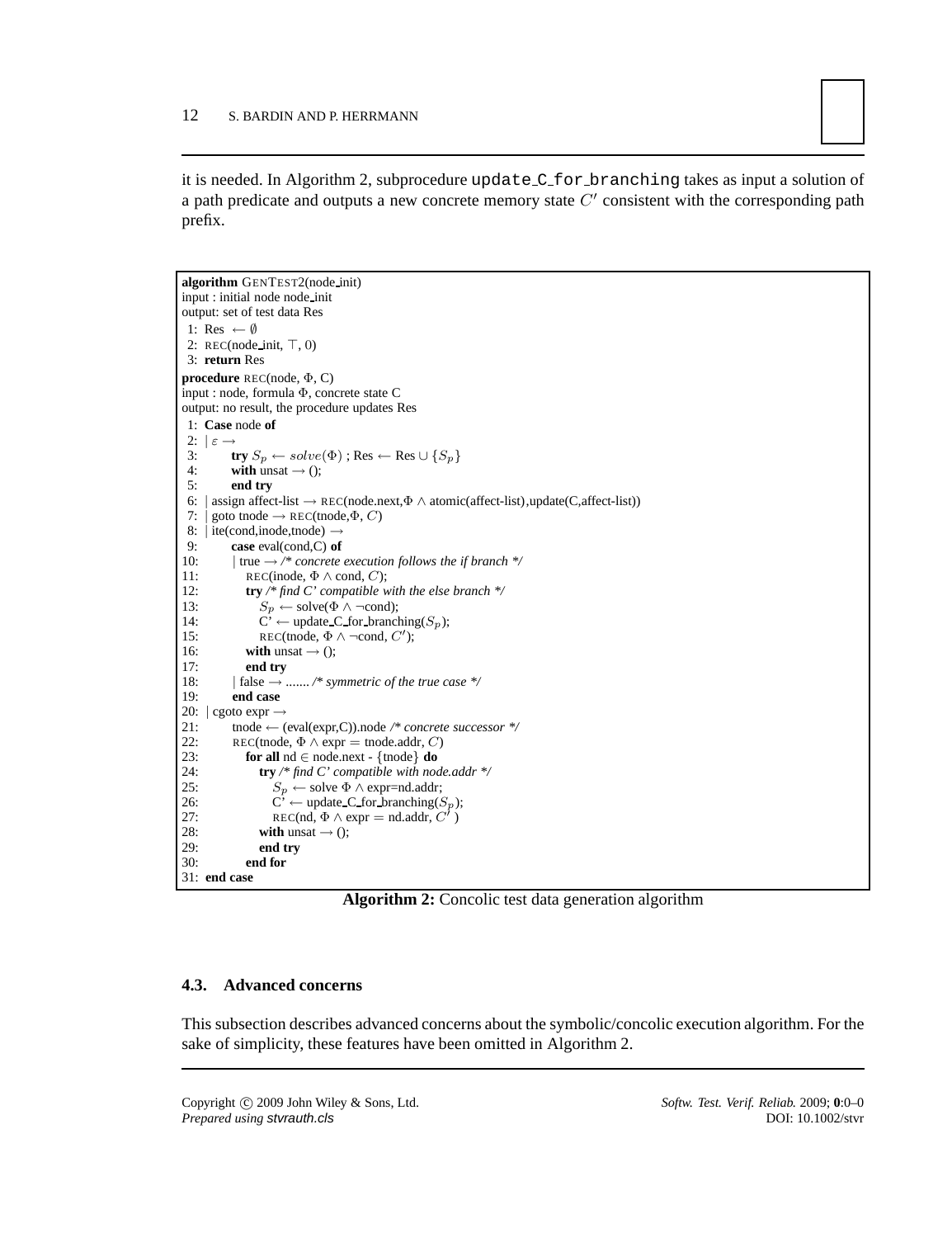*IR Recovery.* The test data generation algorithm and the IR recovery mechanism are deeply interwoven and the ACFG may be updated during the test generation step. The whole IR recovery mechanism is described in section 5.

*Functions.* Functions are inlined. Recursive functions are allowed since the bounded depth first search prevents the search from infinite looping. A modular analysis of function calls would be more satisfactory. However it is not clear how to perform such a modular analysis for structural test data generation. Recent papers [1, 27, 38] propose some solutions, but they focus mainly on purely functional procedures while procedures with side-effects are preeminent in machine code programs.

*Alias.* Two m-locs are said to be in an alias relationship when one of them contains the address of the second. Aliasing is known to be a very difficult point in software analysis since tracking variable modifications becomes much more problematic. It turns out that aliasing is a bit less difficult from a testing perspective than from a static one, since it is not required to compute a safe approximation of all possible alias relationships in order to generate relevant test data. The following solution is used: the concrete execution is analysed to extract the aliasing relationships existing in the concrete trace and add them to the path predicate. The good point is that the solution found (if any) is sure to follow the right execution path. The bad point is that this new predicate is stronger than required, and it may be infeasible while the path is actually feasible with another alias constraint. This technique allows to discover aliasing relationships depending only on the memory layout. This is orthogonal to the technique developed in CUTE [45] where possible syntactic alias relationships are extracted from the C program, mainly from type declarations and alias expressions in branch conditions.

*Optimisations.* Concolic execution engines can be improved in two orthogonal ways, either reducing the number of path prefixes to explore (path pruning) or reducing the cost of each call to the solver (formula simplification). Path pruning techniques implemented in OSMOSE [11] include discarding path prefixes which cannot reach new instructions or branches and preventing the search from backtracking in deep nested calls. Formula simplifications include the slicing of instructions which do not affect control expressions along the path, as well as splitting the path predicate into independant subformulas solved separately. Moreover, OSMOSE procedure is also enhanced with a "semi-concrete" execution dynamically detecting constant values at each step of the execution, allowing to prune the path search by detecting on-the-fly trivial cases of infeasible paths. This can be seen as a combination of formula simplification through constant propagation and incremental lightweight solving.

Formula simplification techniques such as formula splitting and constant propagation are rather common in concolic execution tools [16, 24, 45, 47], some of them performing even incremental solving [51]. Path pruning techniques are more original. However, smart heuristics geared towards faster coverage [16, 24, 47] and modular or lazy test data generation [1, 27, 38] allow also to reduce the search space.

# **5. IR recovery**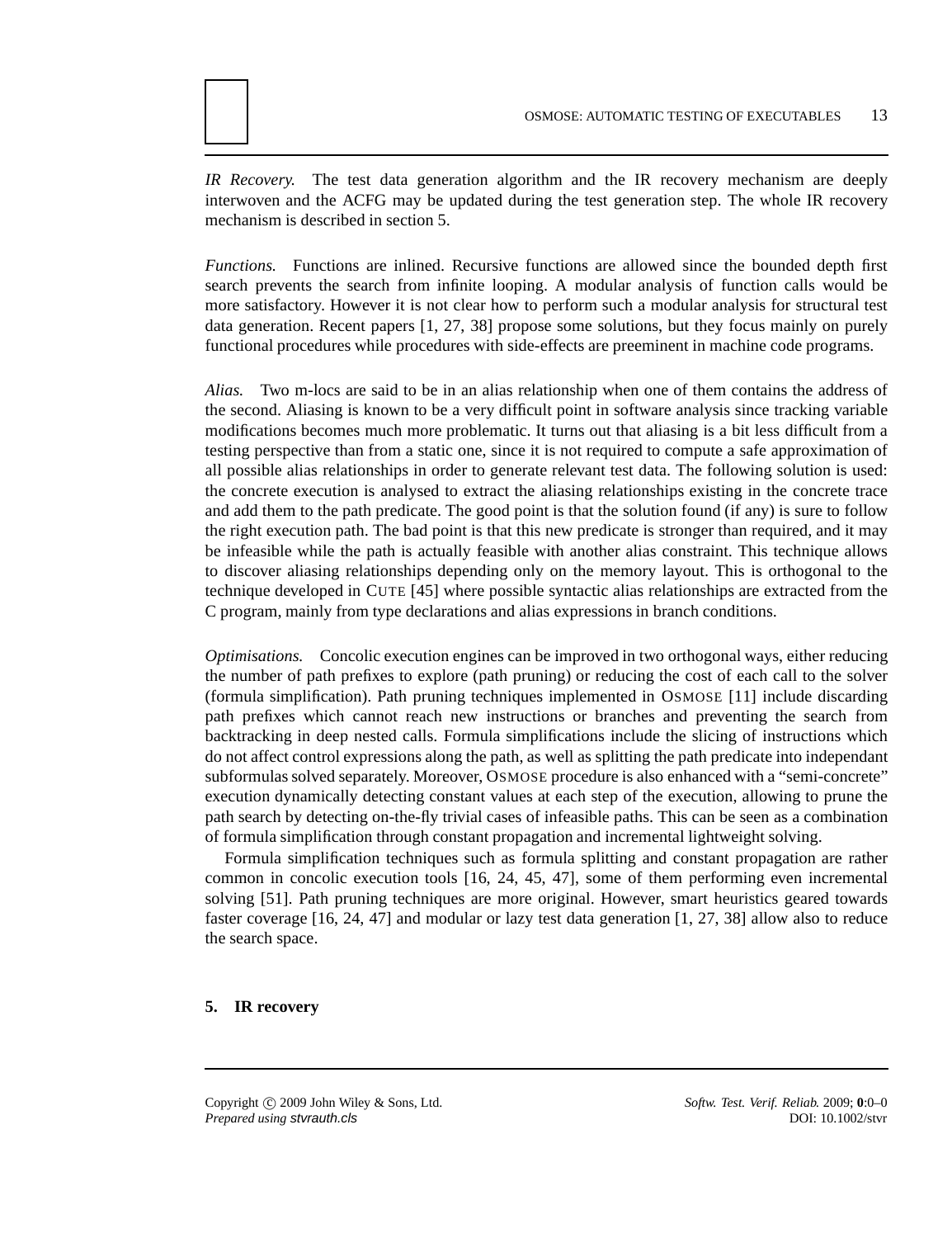# **5.1. Motivations**

Purely static techniques for IR recovery are either too coarse or very sophisticated [14, 15] and difficult to implement for the non-expert because they aim at computing a both safe and tight overapproximation. In a testing perspective, completeness can be relaxed and the analysis is much easier. Actually, once the problem is relaxed, a purely dynamic discovery of the executable structure is feasible. However, the dynamic approach suffers from three drawbacks. First, dynamic methods cannot ensure that all dynamic targets have been explored, while in some cases even simple static analyses do. While such a safe IR recovery is not mandatory for common testing practices, it is absolutely imperative for the validation of critical systems. Second, concolic execution relies on very precise and potentially expensive theorem proving techniques, while simple static analyses (e.g. constant propagation) are cheap. Third, some recent path-pruning optimisations for concolic execution require a global view of the program structure [11]. This section describes an innovative combination of static analysis and concolic execution to solve the (weak) IR recovery issue typically arising in test data generation.

## **5.2. Existing solutions**

There exist *ad hoc* static techniques to address the IR recovery problem, mainly the brute force method and naive static discovery. In the brute force approach, one tries to decode an instruction at every byte (or word) of program. The resulting set of instructions is a safe upper-approximation, however it does not recover legal transitions between instructions and reports too many false instructions. The naive static approach is a recursive traversal starting from the initial instruction. Decoding goes on if next instructions are known statically and stops otherwise. This technique is useful unless dynamic jumps or violations of call-return policy are encountered. Theses approaches can be improved in a few ways. First if the header (part of the program added by the compiler/linker) is available, entry points of most functions may be known, which may allow to recover parts of the program "hidden" by a dynamic jump. Second, when the compilation toolset used to create the executable is known, some dynamic jumps may be resolved by a syntactic analysis of the machine code to detect standard compilation patterns. However, these pieces of information are not always available (e.g. the header may have been stripped off because of strict memory limitations), they cannot be completely trusted (the header may have been forged) and anyway they are not sufficient to solve the general problem. Interestingly, recent researches have been conducted to develop both safe and tight IR recovery mechanisms based on advanced static analysis [14, 15, 33, 34], but they are difficult to implement for the non-expert since they interleave many different analyses.

# **5.3. IR recovery in OSMOSE**

Test data generation techniques like concolic execution do not require a perfect IR recovery: (1) the recovered ACFG may contain illegal instructions since the test data generation engine do not consider infeasible paths; (2) the recovered ACFG may miss some legal instructions: it will not affect the relevance of test data generated by the procedure, and test is incomplete in essence. Hence the IR recovery mechanism can be both incorrect and incomplete. But on the other hand, the more precise the ACFG is, the more efficient and relevant the test data generation will be, since the procedure will not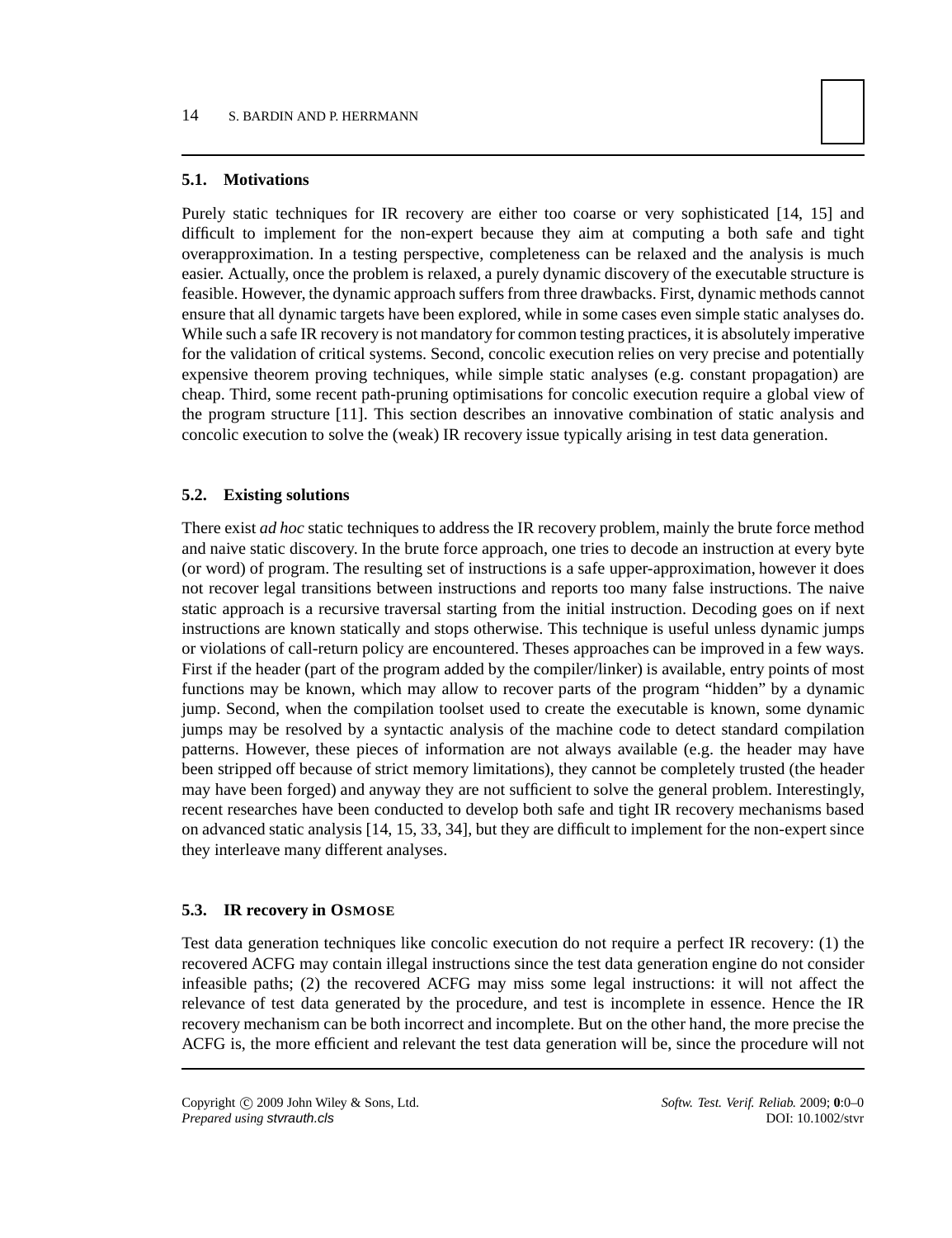waste time on infeasible paths and generated tests will exercise the program more thoroughly. Since the static analysis does not need to be either complete or correct, it relies on lightweight techniques and its goal is to cheaply guide the concolic procedure for IR recovery. The concolic-based recovery requires only slight modifications of the OSMOSE test data generation algorithm. Algorithm 3 presents the big picture of this approach. The static algorithm (STATICPROPAGATION ) and the concolic one are interleaved and iterated in the following manner. STATICPROPAGATION updates a map from dynamic jump instructions to potential address targets (TargetCache). The map itself is used as an entry of STATICPROPAGATION so that targets discovered in earlier calls to the procedure are remembered. Then the straightforward procedure BUILD creates an ACFG from the executable, the jump-to-target map and the entry-point of the file. Finally the test generation algorithm GENTEST is launched on the ACFG. When a new target is discovered by the concolic procedure, an exception newTarget is thrown and caught by the top-level algorithm, the jump-to-target map is updated and the whole process is iterated starting on the new map. The procedure STATICPROPAGATION and the modification of GENTEST2 are described below.

```
algorithm IR-RECOV(exec,iadd)
input: executable exec, initial address iadd
output: a test suite and the ACFG
 1: TargetCache ← ∅
 2: Loop
 3: TargetCache ← STATICPROPAGATION(exec,iadd,TargetCache)<br>4: \text{ACFG} \leftarrow \text{BULD}(\text{exec}, \text{iadd}, \text{TargetCache})4: ACFG \leftarrow BULD(exec, iadd, TargetCache)<br>5: trv
       5: try
 6: return (GENTEST(ACFG.init node),ACFG)
 7: with exception
 8: | newTarget (jump,taddr) →
9: TargetCache ← TargetCache ∪ {(jump,taddr)}<br>10: end trv
       end try
11: end loop
```
**Algorithm 3:** IR recovery mechanism

*Static analysis.* The static analysis is mostly a standard constant propagation (over finite sets of constants rather than singleton) except that when abstract dynamic jump targets are not precise enough (i.e. evaluate to the "don't know" abstract value), their values are not propagated to all possible instructions (i.e. the analysis does not try to decode every address in the executable file). Hence this static analysis does not compute a safe over-approximation of the program. In an automatic testing context, missing targets is an issue because it may lead to missing some paths of the program, but having too many false targets is also an issue because this will lead to many infeasible paths in the ACFG, and the test data generation procedure may waste a lot of time trying to explore them. Since missing targets may be discovered dynamically, the static analysis part of the IR recovery mechanism is adapted to avoid the second case, at the price of incompleteness.

*Concolic execution.* The ACFG is also discovered during concolic execution. It requires to modify the **cgoto** case of Algorithm 4. There are two reasons why a new target could be discovered: (1) it can be discovered by the concrete execution; (2) for each dynamic jump, once all targets have been treated, an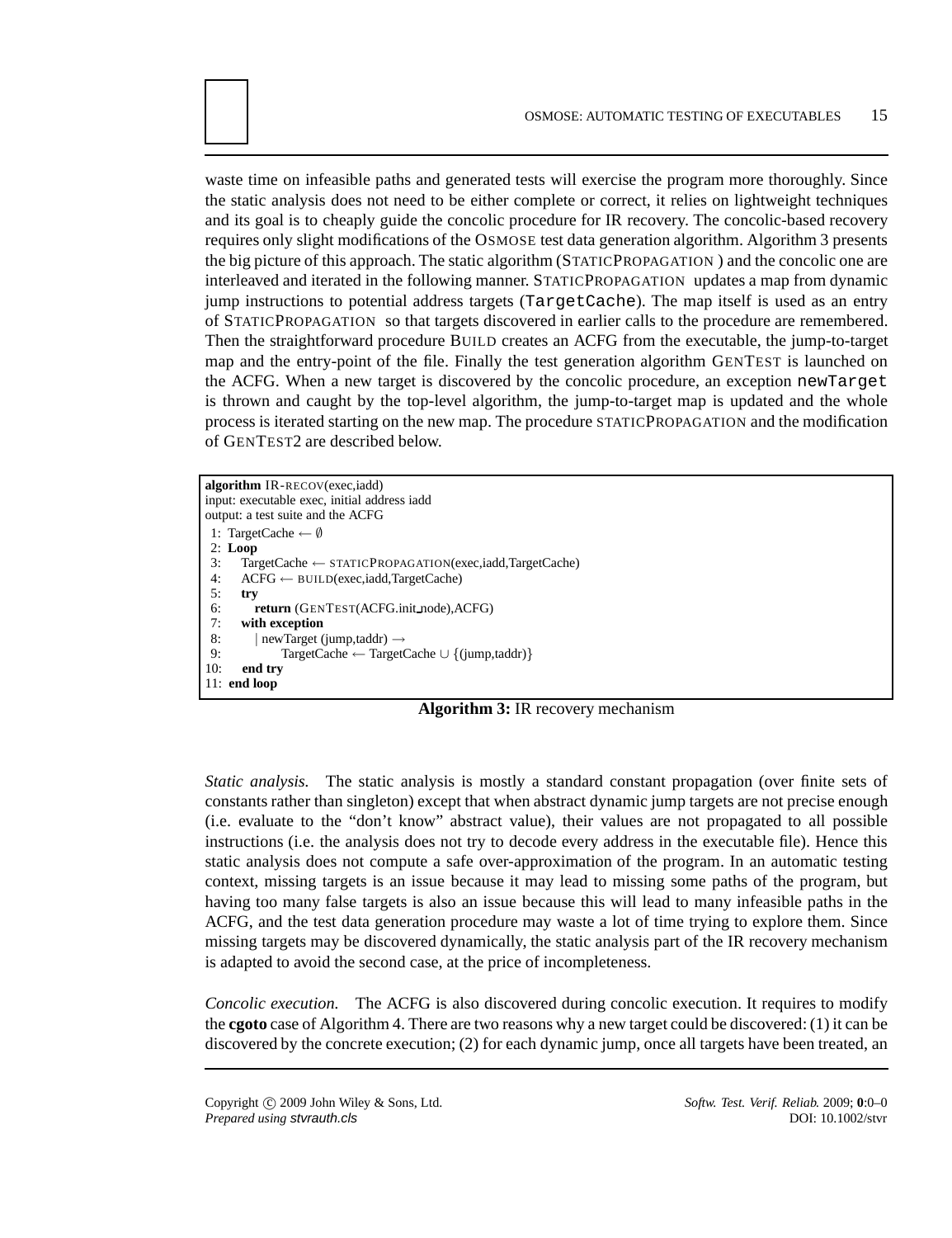

additional path predicate is computed to constrain the target expression to take an undiscovered value. If it succeeds, the solution leads to a new target. Algorithm 4 presents the modification of Algorithm 2 to take into account IR recovery mechanisms. Each time a new target is discovered in the concolic execution procedure, an exception is thrown and caught by Algorithm 3.

```
/* only modifications of algorithm 2 are shown */
procedure REC(node, Φ, C)
 1: Case node of
 2: ...............
 3: \vert cgoto expr \rightarrow<br>4. if eval(exp
 4: if eval(expr,C) \not\in node.next then /* new target */<br>5: exception new Target(node.eval(expr.C)):
              exception newTarget(node,eval(expr,C));
 6: else
  7: .................
 8: for all n ∈ node.next - {tnode} do
9: ..............<br>10: end for /* i
               end for /* the following lines try to discover new target */
11: try
12: S_p \leftarrow solve(\Phi \wedge \bigwedge_{t \in \text{node.next}} \text{expr} \neq \text{t.addr});
13: C' \leftarrow \text{update\_C\_for\_branching}(S_p);<br>14: exception new Target(node, eval(exp
14: exception newTarget(node, eval(expr,C′
)); /* new target */
15: with unsat \rightarrow ();<br>16: end try
16: end try
            end if
18: ...............
```
**Algorithm 4:** IR recovery via concolic execution

*Correction and completeness.* The concolic-based IR recovery mechanism is correct, in the sense that it can only find legal targets. However, it is obviously not complete because of missing targets. The static analysis-based IR recovery mechanism is neither complete (missing targets) nor correct (false targets). Thus the ACFG is an approximation of the real CFG. However, generated test data are still correct (in the sense that they follow the intended path at execution), since they are generated *in fine* by the concolic execution procedure, which ensures that false targets will not generate false test data. Note that it can be checked easily whether the static analysis is complete or not: it is the case when all addresses represented by abstract expressions attached to dynamic jumps are decoded. In that case, the ACFG is a safe overapproximation of the ideal CFG of the program, and coverage measurement can be safely trusted (i.e. it is an underapproximation of the truly achieved coverage). However, this ideal case is not expected to happen often considering the simple analysis carried out.

*Discussion.* Even though safe IR recovery is not mandatory for common testing practices, it is absolutely imperative for the validation of critical systems. In that case, a safe recovery can be obtained by systematically decoding all abstract targets [33, 34]. However, in this setting the simple static analysis presented so far would probably recover too many false targets, and more advanced static analyses for IR recovery should probably be used [14, 15, 34].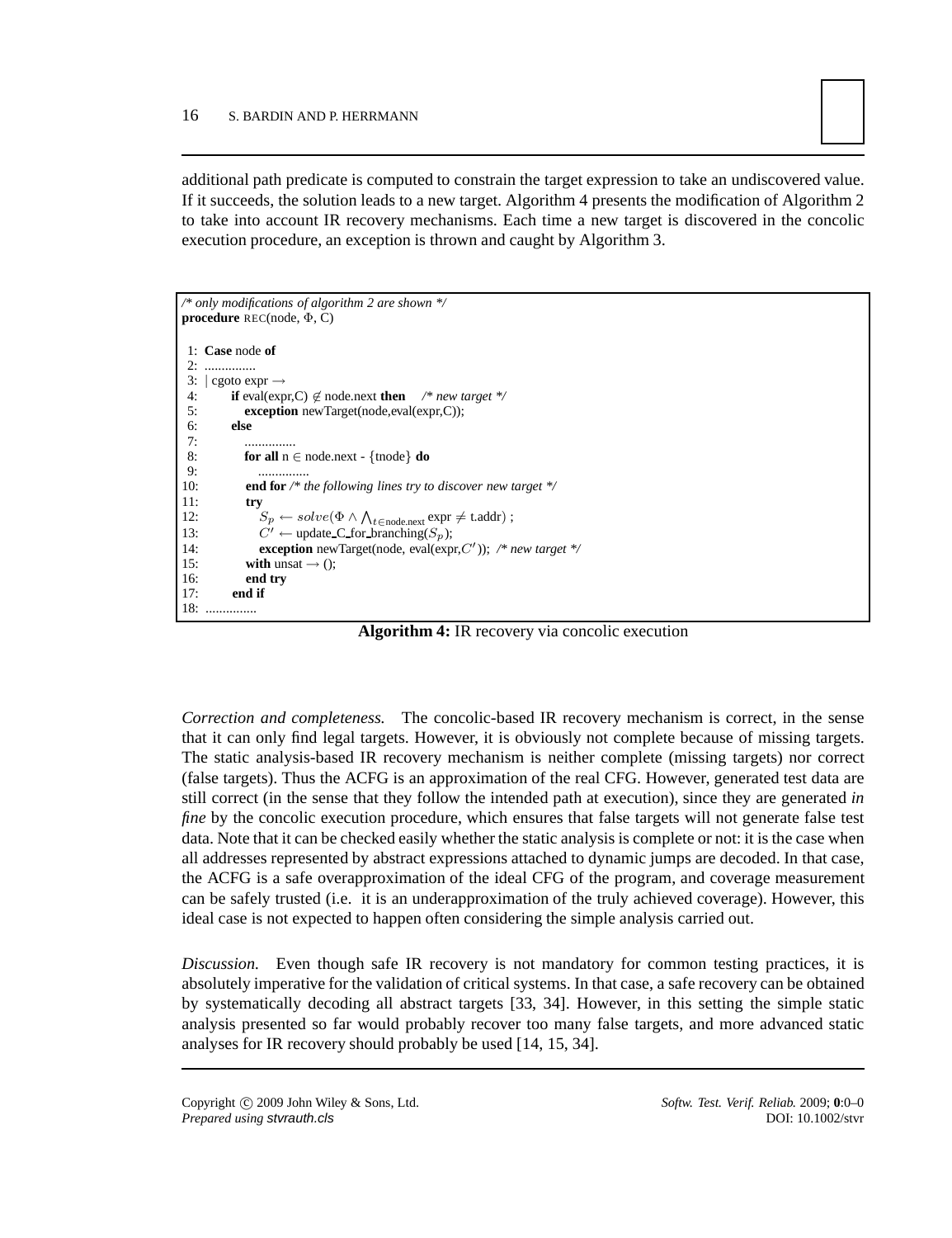# **6. Bit-level Constraint solving**

The concolic procedure requires a solver for the quantifier-free fragment of bit-vector theory. This solver relies on a generic solving technique, namely Constraint Programming [2, 42], rather than theory-specific algorithms. It is then easy to adapt new instructions while keeping reasonable performance. Constraint programming is mainly limited to theories over finite domains, which is the case for the bit-vector theory.

## **6.1. Bit-vector theory**

The bit-vector theory (see for example the book of Kroening and Strichman [32] for an overview) formalises standard machine instructions at the bit level. Formulae are interpreted over vectors of bits of a fixed length. Instructions include modulo arithmetic, logical bitwise operations and other low-level instructions such as shift, rotation or concatenation. For example, the following formula falls into the scope of bit-vector theory:

 $((x+100) >> 2) \leq b :: c$ 

where >> and :: denote respectively logical right-shift and concatenation operators. Floating-point arithmetic is usually not considered though it can be encoded. Satisfiability in bit-vector theory is decidable since the interpretation domain is finite.

#### **6.2. Principles of constraint programming**

Considering a formula (or constraint)  $\phi$  on a set of variables V in a *bounded* domain D, Constraint Programming (CP) is essentially a clever exploration of all partial valuations of  $V$  to find a solution to  $\phi$ . Two main steps are interleaved and iterated until a solution is found (or the absence of solution is proved): *search* and *constraint propagation*. The search is a standard depth-first one with labelling and backtracking. At each step a variable is assigned a value from its domain. Once all variables are assigned, the valuation is checked against the formula. If it is not a solution, backtracking allows to make new choices. When neither labelling nor backtracking are possible, the formula is proved to be unsatisfiable. To avoid "blind" labelling as much as possible and speed up the search, constraint propagation mechanisms reduce variable domains at each step of the search through propagation rules (or *propagators*), removing values of the domain of a variable which are not involved in any solution of the constraint. For example, here are the two propagators for constraint  $x < y$  on variables x and y, with interval-based domains  $D_x$ ,  $D_y$  defined by  $D_x = [l_x, L_x]$  and  $D_y = [l_y, L_y]$ :

(Propagator 1) if  $L_x \ge L_y$  then  $D_x = [l_x, L_y - 1]$ 

(Propagator 2) if  $l_y \leq l_x$  then  $D_y = [l_x + 1, L_y]$ 

The following example shows how labelling and propagation are interleaved. Consider the formula  $x < y$  and suppose that domains  $D_x$  and  $D_y$  of x and y are respectively the intervals [20, 1000] and [0, 900]. First, by propagation rules, domains are reduced to  $D_x = [20, 899]$  and  $D_y = [21, 900]$ . No more reduction can be obtained, so a labelling step is performed. Suppose that y is labelled with the value  $42 \in D_y$ . The domain of x is then reduced by propagation to  $D_x = [20, 41]$ . Finally, suppose that x is labelled with value  $23 \in D_x$ . A solution to the constraint  $x \leq y$  has been found.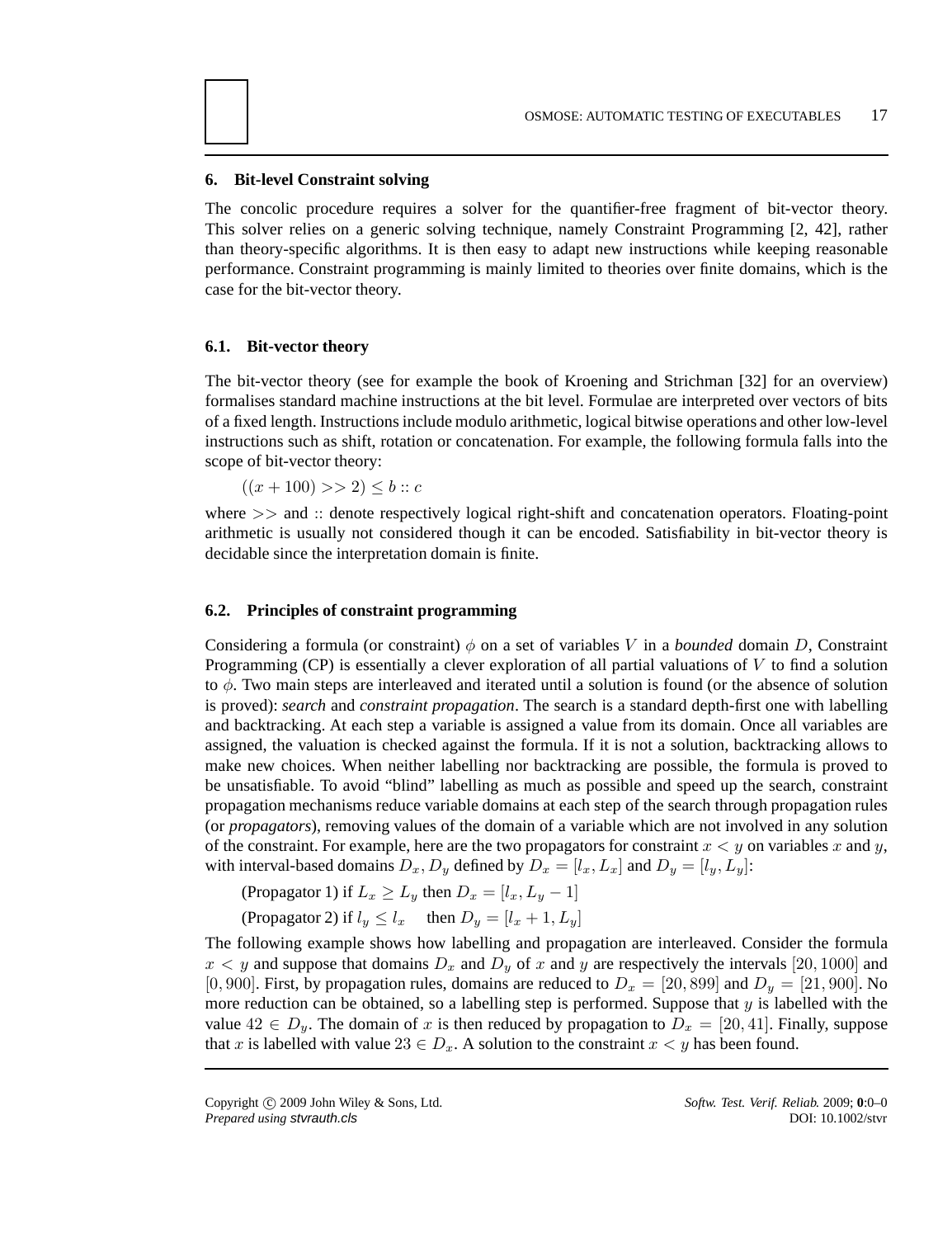

Constraint Programming is a flexible paradigm to model and solve problems on finite-domain theories. It can encode easily any reasonable constraint on finite domains, and it is quite efficient at finding quickly a solution for "easy-to-solve" formulae, i.e. formulae having many solutions. Moreover, one can control the trade-off between efficiency of resolution and implementation effort by designing more or less complex propagators. However it can suffer from the so-called *"slow convergence phenomenon"* on "difficult-to-solve" formulae and inconsistent formulae. For example, try the search-propagation paradigm on constraint  $x < y \wedge x > y \wedge D_x = [0..1000] \wedge D_y = [0..1000]$ . The OSMOSE solver makes use of such traditional local propagators in addition with more global propagators aimed at detecting early some specific kinds of inconsistencies and avoid as much as possible slow convergence phenomena [19].

Constraint Programming is a paradigm rather than a technology defined once and for all, and it has a number of degrees of freedom. Thus, implementing a CP-based solver requires to instantiate at least the following parameters: (1) representation of the domain of variables; (2) search algorithm (kind of traversal, choice of the next variable to be labelled and next value to be assigned, backtracking procedure); (3) propagation rules; and (4) mechanisms against slow convergences, typically detecting early certain causes of unsatisfiability.

# **6.3. OSMOSE solver**

The OSMOSE constraint solver for bit-vectors is written on top of an existing CP-based solver for bounded integer constraints developed for the model-based testing tool GATEL [37]. The philosophy behind the solver is the following: bit-vectors are mostly manipulated as integers, relying on the arithmetic solver as much as possible. Low-level constraints are encoded into integer constraints when possible. Otherwise, resolution is mostly delayed until enough information is obtained on the operands. Yet, a few constraints identified as bottlenecks during experimentation have been optimised for specific cases appearing in case-studies.

*Bounded arithmetic solver.* This paragraph describes briefly the main characteristics of the CP-based bounded arithmetic solver of GATEL. Representation for domain variables is based on intervals plus congruence [35], allowing to express for example:  $x \in [0, 10000] \wedge x \equiv 0$  modulo 1024. The search algorithm is depth-first with chronological (standard) backtracking. The next variable to be labelled is chosen according to the most constrained input variable, and the next value to be assigned is the minimal value in the domain. Finally, the solver incorporates a specific mechanism against slowconvergence: in addition to the local propagators presented so far, the solver maintains a global view of all difference constraints appearing in the problem (i.e. inequalities of the form  $x - y \leq k$ , with  $k \in \mathbb{Z}$ ) and performs standard satisfiability checking on this subset. For example, the slow convergence phenomenon pointed out early in this section can be discovered by this mechanism. A similar technique is described by Feydy, Schutt and Stuckey [19].

*The bit-vector layer.* As previously stated, bit-vectors are considered as their (unsigned) integer representation and the solver relies on standard arithmetic as much as possible. Three kind of translations from bit-vectors to arithmetic are used: direct translation, delayed translation and a mixture of both. Moreover, some specific optimisations are implemented.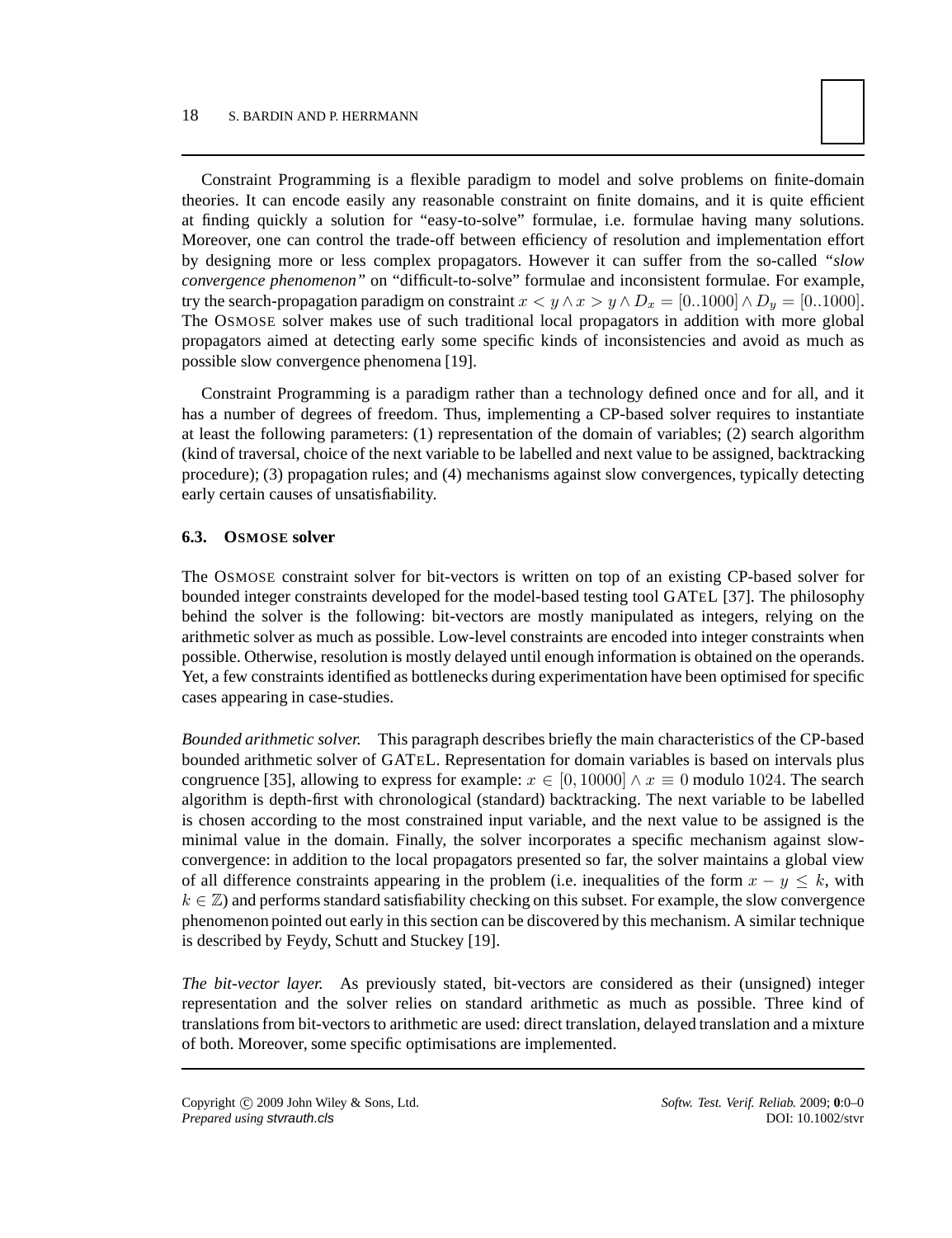*Direct translation to standard arithmetic*: some constraints on bit-vectors can be directly encoded into arithmetic constraints without any loss in precision, using operations like integer division and remainder to extract specific portions of a bit-vector. Such constraints include for example: extraction, concatenation, rotation, logical and arithmetic shifts, bitwise not, modulo arithmetic and flags management. Here are two examples of such direct translations. The constraint concat ( $NA$ ,  $A$ ,  $NB$ ,  $B$ ,  $NR$ ,  $R$ ), meaning that R (of length NR) is the concatenation of A (size NA) and B (size NB), is equivalent to:  $R = 2^{N\overline{B}} \times A + B$ . The constraint add (N, A, B, R, FC), meaning that R (of size N) is the result of the addition of A and B (both of size N) and that C is the resulting carry flag, can be encoded (with an additional variable) as:  $C = (A + B)/2^N \wedge R = (A + B) \mod 2^N$ .

*Delayed translation to standard arithmetic.* In case that a bit-vector constraint is too costly to translate directly into an arithmetic constraint (typically: bitwise xor), CP allows to delay the translation. Indeed, propagators can have the form: *"once two arguments of the constraints are instantiated, launch arithmetic constraints*  $c_1, ..., c_K$ ". In the worst case, when an efficient arithmetic translation does not exist or one does not have time to design it, it is even possible to wait for all input variables of the constraints to become instantiated, then compute directly output variables.

*Mixture of direct and delayed translation to standard arithmetic.* Finally, many constraints can be encoded into a mixture of both direct and delayed translation into arithmetic: a direct *approximated* translation into arithmetic allows for efficient (but overapproximated) propagators, while the delayed translation ensures correctness of the whole result. A typical example is the bitwise and and or constraints: R = A and B can be approximated with  $R \leq A$  and  $R \leq B$ , however this translation is not exact and a delayed translation must be used in addition.

*Optimisations for specific cases.* It may be the case that a constraint has no efficient translation into arithmetic *in general*, while this constraint is always used in a very specific pattern that can be efficiently encoded into arithmetic. Consider the following example: a bitwise and constraint is used with one of its operands being constant. It is a quite common situation since it corresponds to a "mask" operation in the original program. In this case, the solver performs two optimisations: first it tries to recognise typical masks corresponding to extraction operation (e.g.  $x$  and 7 extracts the three lower bits of  $x$ ), and whenever it succeeds, the solver uses the direct translation of the extraction constraint; second, if no common mask has been recognised, the longest sequence of 0 contained into the constant (starting from the least significant bit) is found, permitting to deduce a congruence on the result.

*Discussion.* The translation from bit-vector to arithmetic makes an intensive use of *division* and *mod* constraints. It may be costly, as non-linear constraints are not always efficiently handled in Constraint Programming. However, it seems to be reasonable considering the first experiments of section 8. An explanation may be that in most cases one input operand only is a variable (the other one being constant), and keeping track of congruences directly in the domain of variables deals very efficiently with multiplications / division by constant. As will be shown in section 8, specific optimisations for masks and bitwise operations are crucial on some examples.

# **7. The OSMOSE tool**

Results described so far have been implemented in the OSMOSE tool. OSMOSE is an automatic machine code analyser. It takes as inputs the executable file, architecture and ISA identifiers, a structural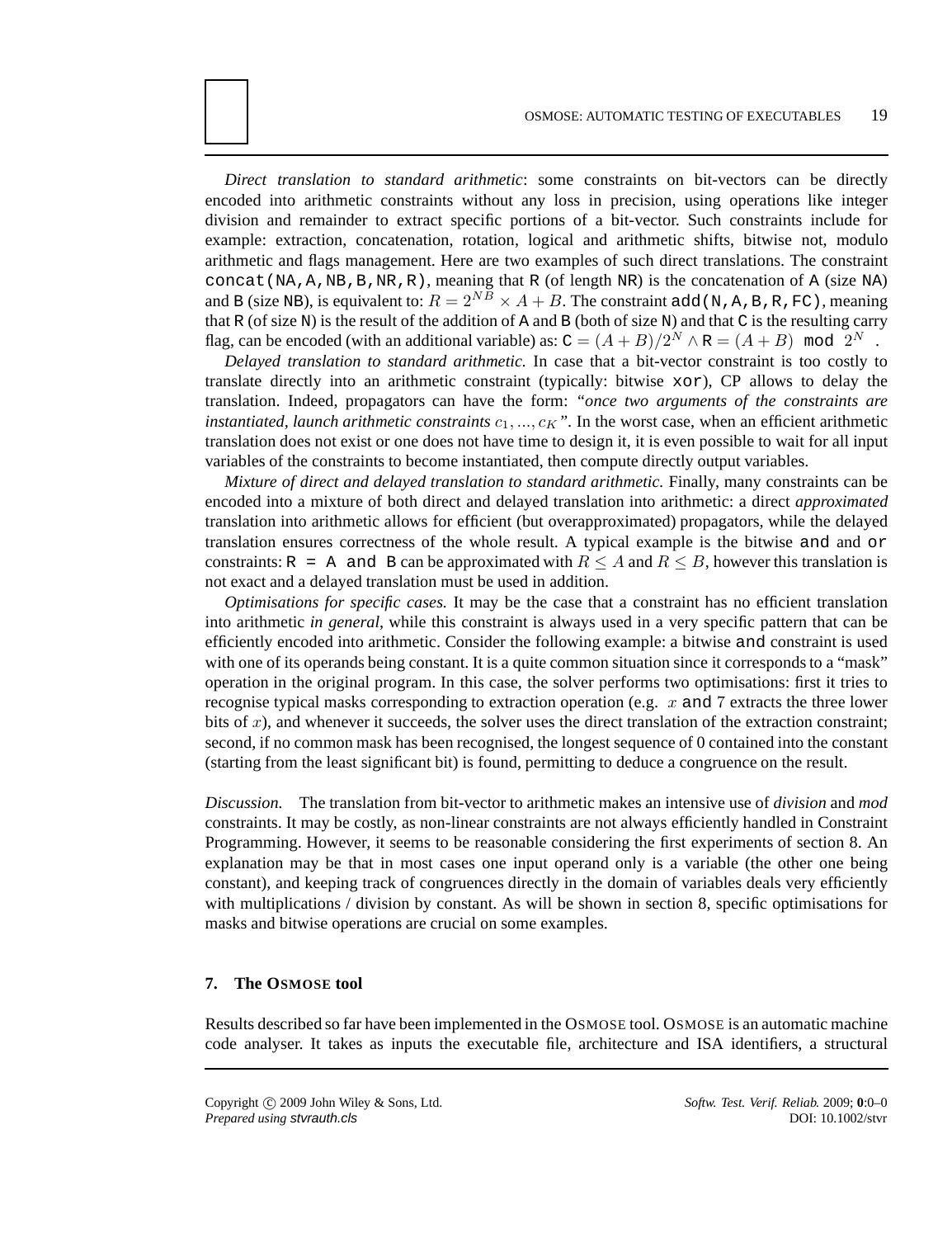

coverage objective and, optionally, a description of the environment. Outputs are mainly a high-level representation of the software under analysis, a set of test data and a report stating bugs encountered, the coverage achieved by the test suite and unreached branches or instructions. The interface is currently textual.

*Generic machine code and simulation.* All analyses are performed on the GAL generic assembly language and one needs only to write a specialised translation module to integrate a new architecture. Processors currently supported by OSMOSE are: Motorola 6800 (8-bit), Intel 8051 (8-bit), Freescale PowerPC (32-bit). The generic machine code implies that OSMOSE runs tests in simulation mode rather than in exact mode like other structural test tools. This is mandatory unless OSMOSE can be run on the exact architecture targeted by the executable under test, which is unrealistic for most processors.

*Environment.* The environment is modelled by specifying some memory locations as volatile, meaning that their value can change non-deterministically at any step of execution (typically, because of data acquisition from a sensor). Algorithms of sections 4 and 5 are modified to handle readoperations on volatile memory locations. They return the abstract "don't know" value in the static analysis, a random value in the concrete execution and a free variable in the symbolic execution. In the presence of an environment, a test data is composed of a valuation of input values and a sequence of read values for each volatile memory cell.

*Coverage objectives.* It is possible to declare the structural coverage objective to achieve. Objectives are defined by three parameters: the nature of items to be covered, the minimal coverage to achieve and the relevance of subfunction coverage. Items to be covered can be paths, instructions or branches (in this paper, an ite instruction counts for 1 instruction and 2 branches). The minimal coverage measurement to achieved is a value ranging from 0% to 100%. Finally, test data generation can be performed in a unit testing fashion (trying to cover only the target function) or in an integration testing fashion (trying to cover in addition all items of subfunctions).

*Which guarantees?* While test data are always exact, in the sense that the execution path is exactly the one predicted by OSMOSE, the ACFG and the coverage measure are approximations. Indeed, the ACFG may contain both false and missing targets. It still provides interesting information to the user, but the coverage measure is not safe (under-approximation) in most cases.

*How to use it?* OSMOSE is designed for correctness testing of executable files. Since the ACFG and the coverage measure are approximated, the tool alone cannot currently be used to generate test suites achieving a certain level of structural coverage, as is required in safety critical systems like aeronautics. If a safe coverage measure is mandatory or if the recovery is too coarse, the user can still manually provide an over-approximation of the sets of dynamic jump targets. However, it may be a cumbersome activity. An interesting alternative would be to connect OSMOSE to one of the very few tools performing (a truly) safe ACFG reconstruction [33].

*Implementation.* OSMOSE is written in OCaml, a functional language with strong static typing and high-level features like functors (parametrised modules) which have proven very useful for the generic software architecture. The constraint resolution engine is built upon the bounded arithmetic solver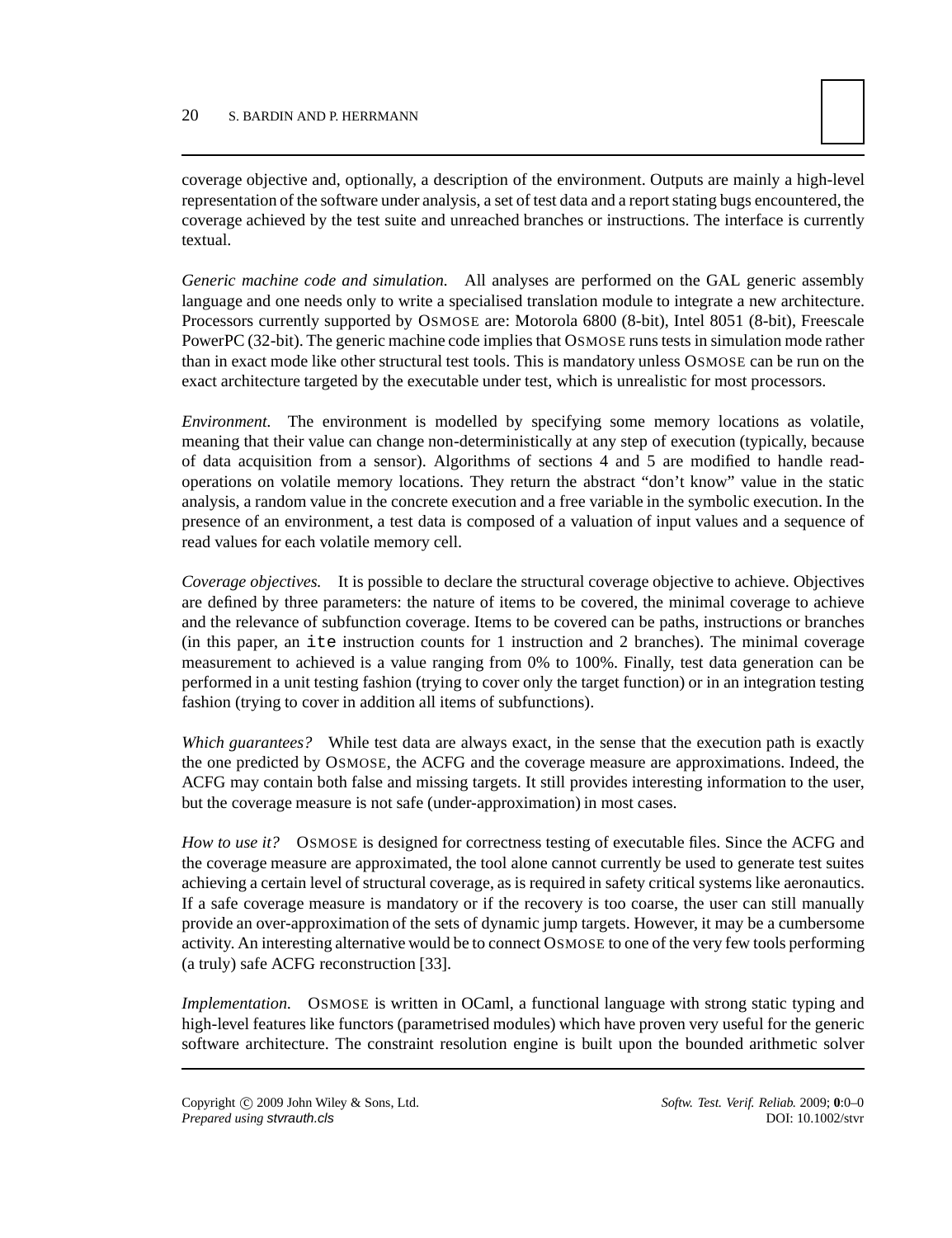developed for the model-based testing tool GATEL [37]. A layer implementing the bit-vector theory has been written on top of it. GATEL and the bit-vector layer are written in the Constraint Logic Programming system ECLIPSE [3]. The resolution engine is plugged into the OCaml source code using the C language as an intermediate. The program contains 22 kloc of OCaml (6kloc more for the three translation modules), 3.5 kloc of ECLIPSE and 1.5 kloc of glue in C. OSMOSE is compiled on an Intel PC running Linux.

Currently, the OSMOSE tool is not publicly available.

# **8. Experiments**

This section presents various experiments carried out with OSMOSE. First, the IR recovery abilities of the tool are evaluated on handcrafted C programs, very small but representative of the kind of dynamic jumps that can occurs in embedded systems (function pointers and compilation of switch instructions). The commercial disassembler IDA Pro [50] is used as a witness. Second, the test data generation abilities of OSMOSE are evaluated on various examples, ranging from standard academic puzzles to small open source code and preliminary experiments on industrial code. The witness is random testing. All evaluations have been performed on an Intel Pentium M 2Ghz with 1.2 GBytes of RAM running Linux Ubuntu 6.10. The following cross-compilers have been used: sdcc for the 8051 and gcc for the PowerPC. Optimisations have been turned off to avoid too many modifications of the program. Unoptimised executables appear to be even more difficult to analyse than optimised ones.

#### **8.1. IR recovery**

*Description.* Experiments are performed on four small C program compiled to PPC 550 machine code with gcc. These programs are rather representative of the reasons for which dynamic jumps may be introduced into an executable file through compilation from a C program. Moreover, most dynamic jumps found in embedded systems are expected to follow these schemes. The four examples work as follows:  $fptr0$  is a simple example, with only one function pointer assigned dynamically to a constant value; fptr4 contains an array of function pointers; switch0 contains a simple switch statement with 5 cases, translated by gcc into a dynamic jump; switch-array looks like switch0 except that the operand of the switch statement involves an array expression. Note that all branches of the original C program are feasible.

OSMOSE is used with both the static and the dynamic recovery mechanisms, i.e. the tool provides an abstract control-flow graph and test data covering this graph. The tool is evaluated against IDA Pro [50], a commercial disassembler working with a combination of naive static propagation, pattern matching and brute force decoding. IDA Pro is also able to use the information stored in the header of the executable.

*Results.* Characteristics of the programs and results of IDA Pro and OSMOSE are summarised in Table I. For each example, the table provides the numbers of instructions (I), branches (Br), dynamic jumps (DJ) and their targets (T), as well as the percentage of recovered instructions (RI) and recovered dynamic branches (RDB), i.e. branches from a dynamic jump to one of its targets. Computation time and memory consumption are not reported since they were both very low.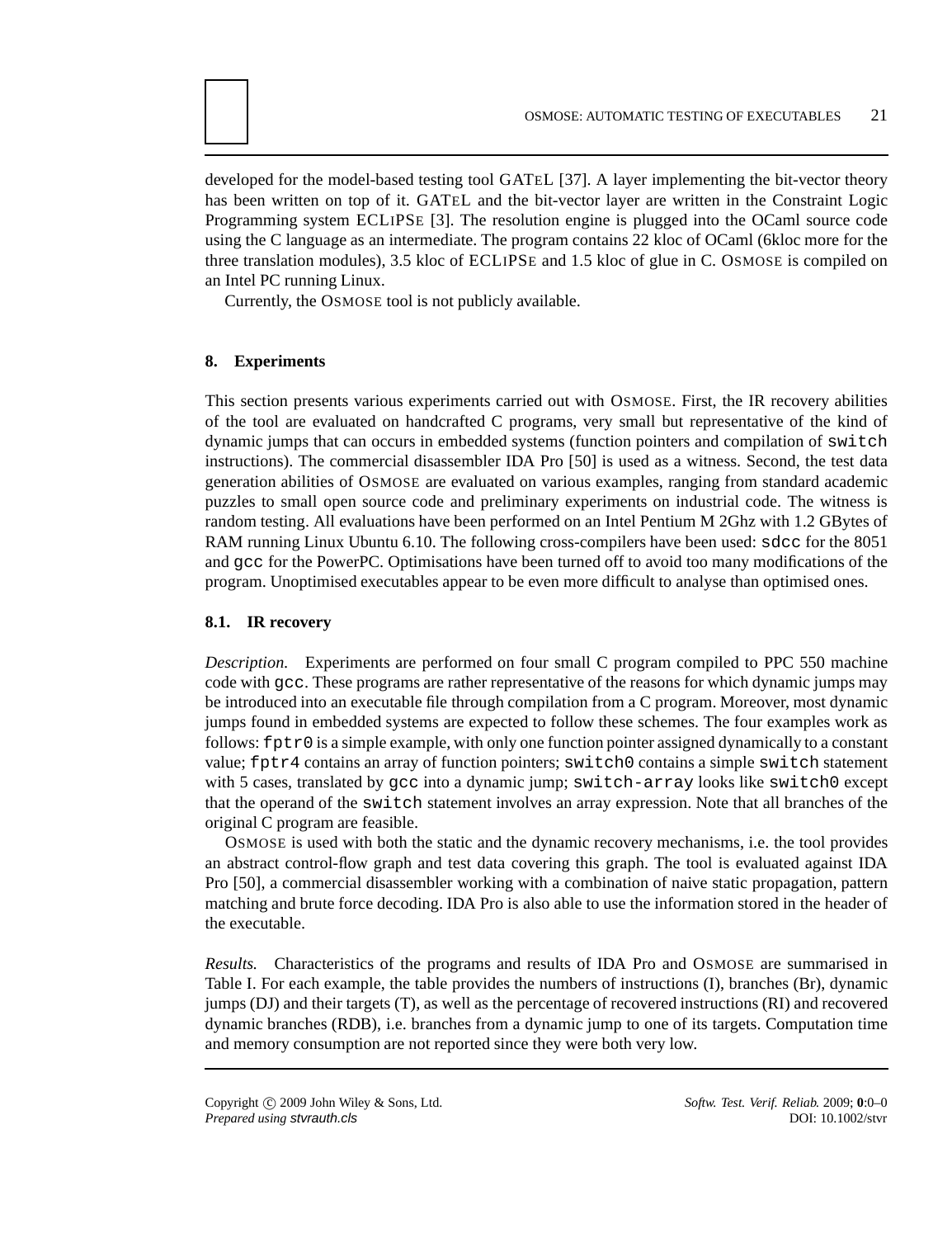| name              | #1             | #Br | $#DJ$ $#T$ | <b>RI IDA</b> | <b>RDB IDA</b> | RI OSMOSE | <b>RDB OSMOSE</b> |
|-------------------|----------------|-----|------------|---------------|----------------|-----------|-------------------|
| fptr0             |                |     |            | 100%          | 0%             | 100%      | 100%              |
| f <sub>ptr4</sub> | 4 <sub>1</sub> |     | 3)         | 100%          | 0%             | 100%      | 100%              |
| switch0           | 40             |     | (5)        | 100%          | 0%             | 100%      | 100%              |
| switch-array      | 141            | 23  | (5)        | 100%          | 0%             | 100%      | 100%              |

I: instructions, Br: branches, DJ: dynamic jumps, T: targets of dynamic jumps RI: recoverd instructions, RDB: recovered dynamic branches

Table I: Evaluation of the IR abilities of OSMOSE

Both tools recover all the instructions (without introducing any spurious instruction), but while IDA Pro is unable to recover any of the dynamic branches, OSMOSE find them all, without introducing any spurious branch. Thus, while in theory OSMOSE is neither correct nor complete, on these example it recovers each time the *exact* control-flow graph.

*Comments.* It may look surprising that IDA Pro does not find any dynamic branch while recovering all instructions. Actually, the executable files respect the ELF format which indicates the location of the code in the executable file. Using this information plus brute force decoding allow IDA Pro to retrieve all instructions. However, executable files with less additional information may cause serious problems to IDA Pro. Interestingly, OSMOSE was always faster than IDA Pro (by a factor of two), while it recovers more information and generates test data achieving a full branch coverage. Finally, OSMOSE launched with only the dynamic recovery was also able to recover all dynamic edges.

#### **8.2. Test Data Generation**

Experiments are performed on 23 programs written in C compiled to PPC executables or 8051 executables, for a total of 30 executable files. The C programs are divided into three classes: handcrafted programs, open source programs and embedded programs.

The handcrafted C programs are the following. msquare reads a square matrix and check if the matrix is magic or not. The number of constraints grows exponentially with the size of the square matrix. hysteresis simulates a finite-state machine reading inputs slowly increasing until a maximal threshold is reached, then decreasing inputs until a minimal threshold is reached, and so on. The rate of variation is bounded. This example needs an environment and long sequences of tests. merge is the well-known sorting algorithm. The program contains functions and aliases. cell is a small but tricky example [23]. triangle is the standard academic puzzle. list is a small example manipulating linked lists.

There are two small programs taken from industrial programs. check-pressure is a small 8051 program performing data acquisition and actuator activation when pressure is too high. buf Get is part of a circular buffer module of an industrial network monitoring application. It is designed to extract a frame from a buffer and return a buffer status.

Open source functions include strlen and strtok from the standard C library (glibc version 2.4) and two functions from the open source program GNU Go (version 1.2), countlib and findcolor. strtok aims at splitting a string into tokens separated by delimiters. strlen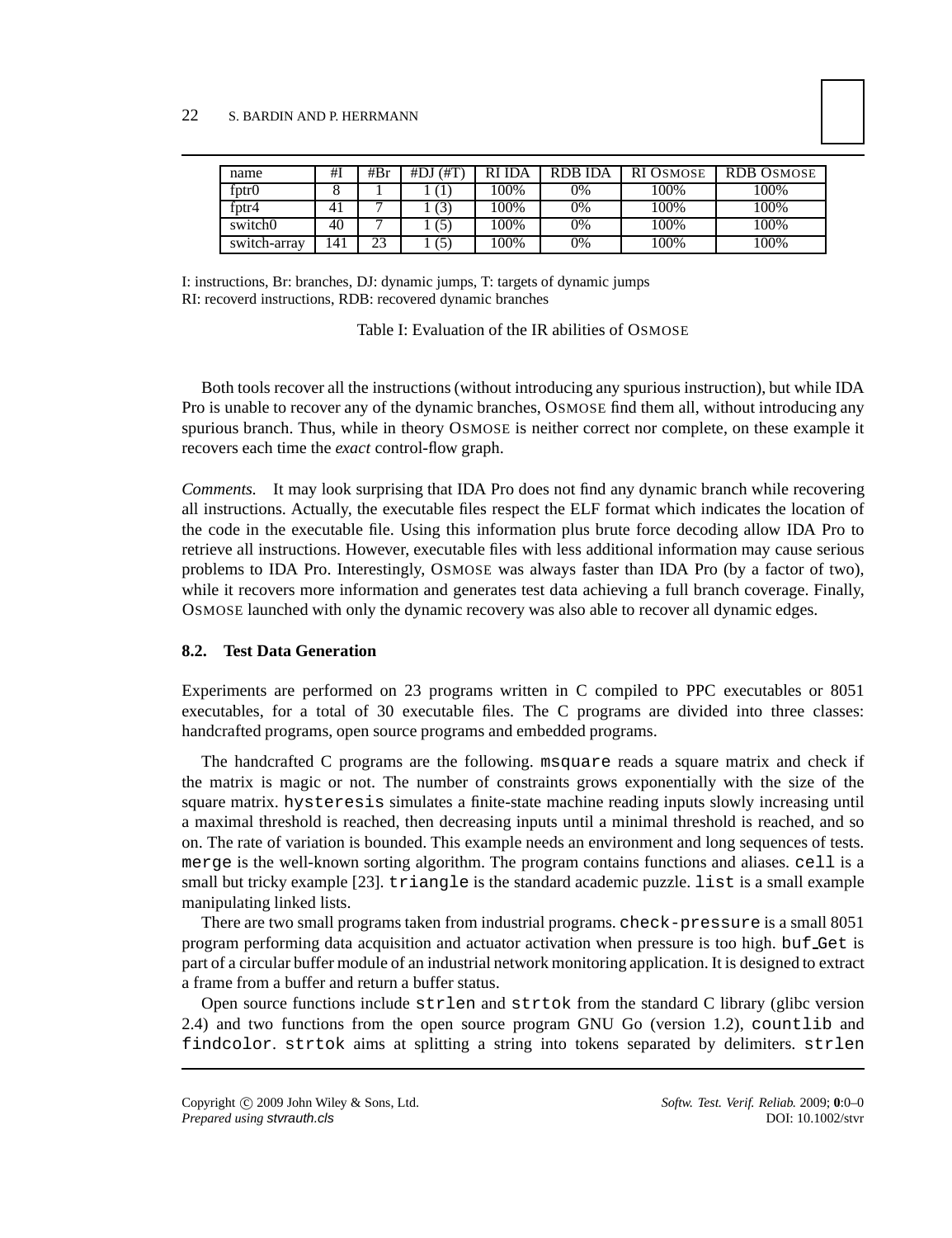computes the numbers of characters of a C-style string. Both these functions are called once in a main function: their return value is then tested against a specific value to increase the difficulty of the test. Function findcolor determines the color of a piece depending on the colors of neighbor, while countlib computes the liberty of a color piece at a given location.

Finally, functions aircraft0 to aircraft9 are taken from an embedded power-controller program for aircraft engines running on PowerPC 550, provided by Hispano-Suiza [28]. The source code is a low-level C program with embedded assembly language. Machine code counts around 30,000 instructions structured into 250 functions. Functions aircraft0 to aircraft4 have low calldepths (between 0 and 2) while functions aircraft5 to aircraft9 have higher call-depths (from 4 to 10).

*Protocol.* The objective is to cover all branches. Test data generation is performed in an integration testing way for all small examples and in a unit testing way for the largest ones, i.e. the tool does not try to cover branches of callees, and backtrack is allowed only when the call depth is less or equal to 2, 0 being the procedure to cover. OSMOSE is evaluated against a random test generator. This generator has been written on top of the simulation engine of OSMOSE. On each example, the random generator is asked to generate K test data, K being defined by  $K = max(1000, T<sub>O</sub> \times 20)$ , where  $T<sub>O</sub>$  is the number of test data generated by OSMOSE. Test data generation stops once full coverage is achieved.

*Results.* Results are summarised in Table II. Statistics are reported for each executable (number of instructions and branches). The table reports also the branch coverage achieved and the computation time for both tools, and the number of tests generated by OSMOSE. The Mode column indicates whether experiments are performed in a unit testing approach (*unit*) or in an integration testing approach (*full*). In unit testing mode, the number of branches and instructions in the callees is also reported. Time is the computation time obtained with optimisations for bitwise operations discussed in section 6. Memory consumption is not reported since it was very low, always smaller than 10 MBytes. The correctness of test data returned by OSMOSE has been checked manually on small examples (against coverage and path information). Especially, on the msquare program, OSMOSE does return a test data corresponding to a magic square.

OSMOSE performs well on almost all examples, with a computation time often smaller than 1 minute (23 cases out of 30) and a 100% coverage on 21 cases, while 27 cases show a coverage greater or equal to 80%. Moreover, OSMOSE reports a very poor coverage on only two examples. Comparisons with the random generator turn almost always in favour of OSMOSE, both in terms of coverage, computation time and test efficiency (ratio between coverage and number of tests). For example, random test generation achieves a coverage greater or equal to 80% in only 9 cases. Random generation beats OSMOSE only in two examples.

Results suggest that OSMOSE performances are sufficient for unit testing of low call-depth functions on industrial case-studies. OSMOSE requires indeed less than 1 minute to achieve a 98% coverage of a function with 140 branches, and less than 10 minutes to achieve a 87% coverage of a function with 500 branches and 2247 instructions. However, performances decrease when used on functions of high-call depth (aircraft examples 7 to 9) with many instructions in subcallees. Note that actually OSMOSE has been tested on 40 functions of the aircraft program with low call-depth (between 0 and 4): very good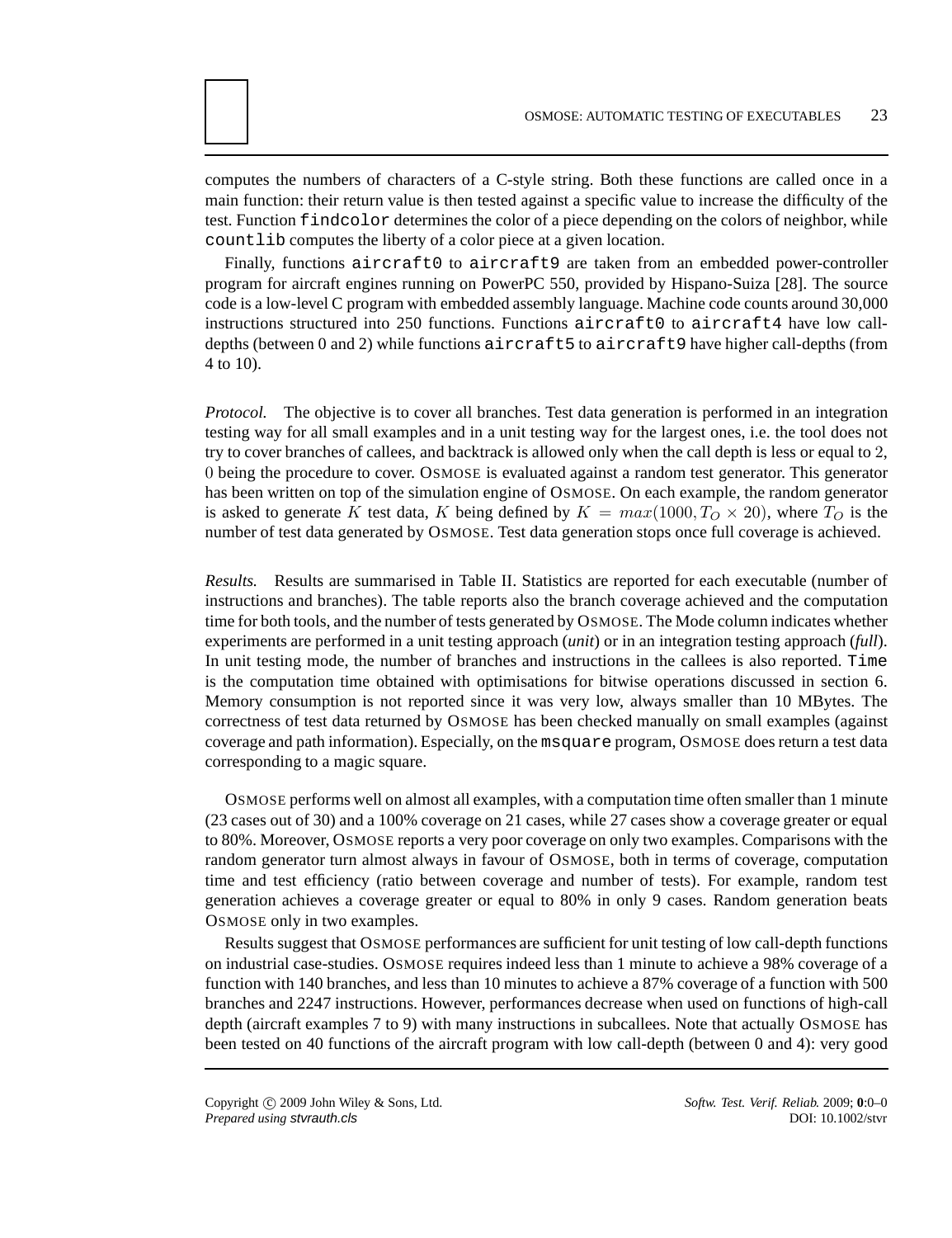#### 24 S. BARDIN AND P. HERRMANN

| name                 | Proc | Mode | I           | Br              | <b>OSMOSE</b> | <b>OSMOSE</b>   | <b>OSMOSE</b>  | random | random |
|----------------------|------|------|-------------|-----------------|---------------|-----------------|----------------|--------|--------|
|                      |      |      |             |                 | cover         | time            | #tests         | cover  | time   |
| msquare $3\times3$   | c509 | full | 272         | 46              | 100%          | 10              | 43             | 63%    | 150    |
| msquare $4\times4$   | c509 | full | 274         | 46              | 100%          | 120             | 123            | 67%    | 150    |
| hysteresis           | c509 | full | 91          | 16              | 100%          | 60              | 35             | 56%    | 40     |
| merge                | c509 | full | 56          | 24              | 100%          | 20              | 70             | 45%    | 100    |
| triangle             | c509 | full | 102         | 38              | 100%          | 1               | 15             | 71%    | 25     |
| cell                 | c509 | full | 23          | 8               | 100%          | 1               | 10             | 87%    | 25     |
| list                 | c509 | full | 13          | 6               | 100%          | 1               | $\overline{3}$ | 100%   | 10     |
| msquare $3\times3$   | ppc  | full | 226         | $\overline{30}$ | 100%          | 10              | 34             | 56%    | 110    |
| msquare $4 \times 4$ | ppc  | full | 226         | 30              | 82%           | 60              | 125            | 50%    | 120    |
| hysteresis           | ppc  | full | 76          | 16              | 100%          | 60              | 251            | 20%    | 60     |
| merge                | ppc  | full | 188         | 16              | 100%          | 1               | $\overline{2}$ | 100%   | 1      |
| triangle             | ppc  | full | 40          | 18              | 100%          | 1               | 19             | 77%    | 10     |
| cell                 | ppc  | full | 18          | 8               | 100%          | 1               | 8              | 50%    | 10     |
| list                 | ppc  | full | 15          | 6               | 100%          | 1               | $\overline{4}$ | 66%    | 34     |
| check-pressure       | c509 | full | 59          | 10              | 100%          | 10              | 4              | 90%    | 160    |
| buf-get              | ppc  | full | 262         | 18              | 100%          | 10              | 14             | 66%    | 600    |
| strtok               | ppc  | full | 316         | 40              | 100%          | 450             | 183            | 90%    | 180    |
| strlen               | ppc  | full | 134         | 18              | 100%          | 10              | 22             | 94%    | 120    |
| findcolor            | ppc  | full | 283         | 36              | 97%           | 800             | 328            | 61%    | 800    |
| countlib             | ppc  | full | 328         | 44              | 100%          | 120             | 48             | 54%    | 300    |
| aircraft0            | ppc  | full | 237         | $\overline{36}$ | 100%          | 10              | 19             | 40%    | 20     |
| aircraft1            | ppc  | full | 290         | 140             | 98%           | 60              | 43             | 64%    | 100    |
| aircraft2            | ppc  | full | 201         | 72              | 100%          | 10              | 37             | 35%    | 20     |
| aircraft3            | ppc  | full | 977         | 190             | 50%           | 60              | 3              | 96%    | 60     |
| aircraft4            | ppc  | full | 2347        | 500             | 87%           | 600             | 15             | 68%    | 600    |
| aircraft5            | ppc  | unit | 121/4103    | 2/509           | 100%          | 1               | $\overline{c}$ | 100%   | 10     |
| aircraft6            | ppc  | unit | 250/425     | 18/34           | 94%           | 100             | 9              | 83%    | 120    |
| aircraft7            | ppc  | unit | 506 / 15640 | 20/2790         | 80%           | $\overline{20}$ | $\overline{4}$ | 75%    | 500    |
| aircraft8            | ppc  | unit | 957 / 30969 | 4952<br>14/     | 14%           | 10              | 3              | 50%    | 500    |
| aircraft9            | ppc  | unit | 627 / 31793 | 74 / 5034       | 77%           | 600             | 12             | 63%    | 600    |

Proc: processor, I: #instructions, Br: #branches, Time in seconds cover: branch coverage achieved, unit: coverage of top function only

Table II: Evaluation of the test generation abilities of OSMOSE

coverage (100%) was achieved in 31 cases, bad coverage ( $<$  50%) was achieved in 4 cases, and good coverage (between 70% and 95%) was achieved in the last 5 cases.

*Comments.* OSMOSE performances on the handcrafted programs are almost always similar for the two processors, while the size of variable domains grows from  $2^8$  for the 8051 to  $2^{32}$  for the PowerPC. This is surprising since a main issue of constraint programming is the scalability w.r.t. the domain size. An explanation may be that most path predicates are solved with small values. Note also that the former version of OSMOSE [9] does not terminate on msquare  $4 \times 4$  (PPC) within 5 minutes, while the optimised version terminates in 40 seconds (nonetheless, full coverage is still not achieved).

It can be noticed that random generation is rather slow here. Since tests are run in simulation, their execution is much more expensive than in a usual random testing framework.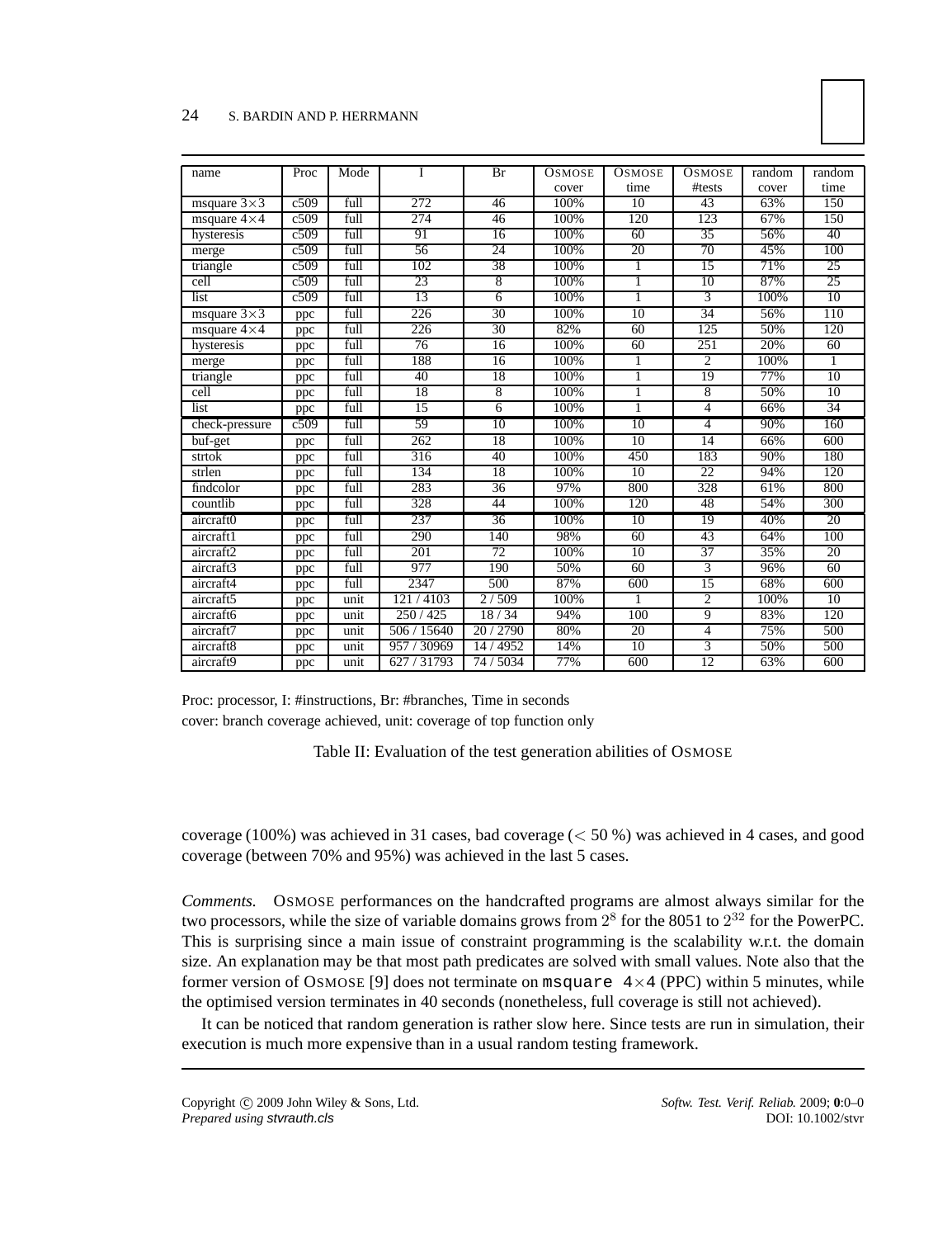# **9. Related work**

This section describes various techniques and tools related to OSMOSE, from machine code analysers to concolic execution and bit-vector solving.

*Test data generation from machine code.* This article is an extended version of a paper presented at ICST 2008 [9]. Compared to the conference paper, this article adds a new section on the Generic Assembly Language, a new section on the bit-vector solver, more experiments, an up-to-date section on related work and more detailed explanations on various aspects. Two other structural testing tools for machine code based on concolic execution have been developed recently: SAGE [24] at Microsoft and BITSCOPE [12] at CMU. Moreover, the tool PEX [47] developed also at Microsoft is geared toward test data generation from .NET bytecode, whose abstraction level lies somewhere in between real machine code and Java bytecode.

SAGE aims mainly at debugging, and the tool is dedicated to the x86 architecture. Concolic execution is enhanced with an original heuristics (instead of the standard DFS) geared toward faster coverage and bug finding, and various optimisations are implemented to reduce the number of calls to the solver. Path predicates are expressed in linear arithmetic, non-linear constraints being abstracted via concretization. Successful experiments have been performed on real-life programs. Notice that the problem of IR recovery in presence of dynamic jumps is not mentioned in the paper. A reason may be that the authors target implicitly bug finding for non-critical systems. As a consequence, they may not consider issues such as maximal coverage or native code comprehension.

BITSCOPE intends to help the user to understand the behaviour of a malware. The tool is dedicated to x86 executables for a Windows operating system. This restriction allows BITSCOPE to take into account system calls, via an instrumentation of the QEMU emulator. BITSCOPE uses concolic execution (referred to as *mixed execution*) with path predicates expressed into bit-vector theory. Formulas are solved by an external solver, currently STP [22]. Original features of the tool are undoubtedly the ability to take system calls into account *both concretely and symbolically*, to perform goal-oriented test data generation in a concolic execution setting (i.e. to generate a test data to exercise a particular instruction of the program) and to take advantage of hand-crafted summaries (for standard C procedures on strings) to speed-up the analysis. The technical report [12] focuses mainly on the application of BITSCOPE to malware dissection. IR recovery in presence of dynamic jumps is not addressed in the paper. It may be a problem since one of the main goals of the tool is to help the user to understand all possible behaviours of an executable.

PEX [47] is geared toward test data generation from .NET bytecode. In this context, the dynamic resolution of virtual or inherited methods may pose problems similar to the one of dynamic jumps. The PEX conference paper [47] explains briefly that the tool is able to reason about type constraints to handle this issue. It would be interesting to investigate further the relationship between dynamic jumps found in high-level bytecodes such as Java and .NET and dynamic jumps found in machine code. Note also that PEX relies on a concolic execution engine equipped with an efficient coverage-based search heuristics [52].

*IR recovery and static analysis of machine code.* A few commercial tools are already available. The disassembler IDA Pro [50] addresses the problem of IR recovery. Tools from the Absint company [49] are actually geared towards verification of non-functional properties like estimation of maximal stack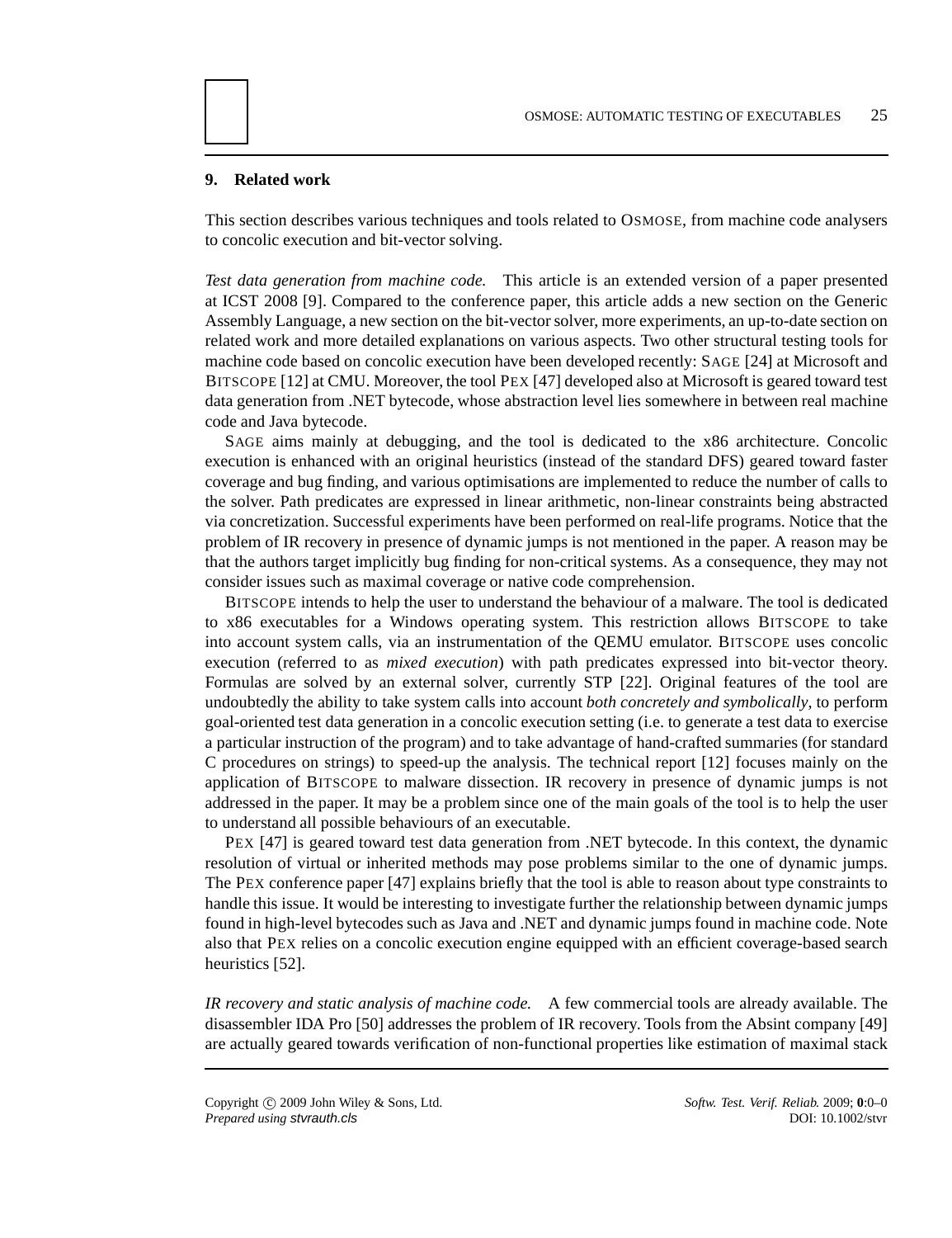height or worst-case execution time, with a core technology based on static analysis. Both tools support a wide range of architectures and instruction sets. They address IR recovery in similar ways: mostly by pattern matching and very basic static analysis, with potential help from the executable header and user annotations. As a consequence, results can be quite inaccurate on dynamic jumps.

Second, safe static analysis techniques have been developed recently [8, 14, 15, 33, 34]. Since the goal is to compute statically a safe and tight over-approximation, the technology is very sophisticated. These IR recovery techniques are difficult to implement for the non-expert because they target both completeness and tightness of approximations. Note that while the IR technology presented by Reps *et al.* [14, 15] may be implemented in a safe way, the current implementation in CODESURFER/X86 [8] is not: the analysis can only recover missing edges among a predefined set of instructions (actually, the output of IDA Pro), but no missing instruction can be recovered. The tool JAKSTAB performs a truly safe recovery [33]. Reps *et al.* have also developed a verification technology for executable files based on model-checking the recovered abstract model [43], but no practical experimentation have been reported.

In this paper, considering the problem from a testing perspective allows to relax the completeness requirement. This greatly simplifies the implementation of the static part, while correctness is ensured by the concolic step.

*Generic machine code analysis.* Lim and Reps have designed a generic framework called TSL [36] to easily specify a new ISA/analyser into CODESURFER/X86. TSL is based on a ML-like language whose basic connectors are overloaded according to the semantic required by the analyser. TSL shows obvious connections with the framework developed here. The main difference is on the power of the description language: TSL is based on a true programming language, while in GAL a native instruction can only be encoded into a sequence of micro-instructions, forbidding any nested loops. This restriction may cause problems for a few complex instructions with loops in their micro-code.

*Connex problems.* Some problems are closely related to the analysis of native machine code. First, some works aim at ensuring the conformance between machine code and high-level source code, thus reducing machine code analysis to source code analysis. This line of research includes certified compilation [13] as well as invariant preservation checking [40]. Though very interesting, these approaches are limited to applications where the source code is available, while it is not always the case. Second, a few recent verification tools for the C language take into account the low-level semantic of data, for example the test data generation tool EXE based on concolic execution [16] and the verification tool CALYSTO [10] based on static analysis. However, these tools do not address the low-level semantic of control in C programs. EXE relies on the bit-vector solver STP and a best-first search enumeration of paths similar to the one of SAGE. Finally, many works have been conducted on Java bytecode verification, for example the test data generation tool JMOPED [17, 44]. While former versions aimed at full verification, the last one is devoted to test data generation. The core technology is based on BDD model-checking of weighted pushdown systems. Note that Java bytecode is rather high-level compared to usual machine code. Moreover, inherited methods and virtual methods are not handled.

*Concolic execution.* As already mentioned, concolic execution-based tools have literally blossomed up since a few years. In addition to BITSCOPE, EXE, SAGE and PEX already mentioned, other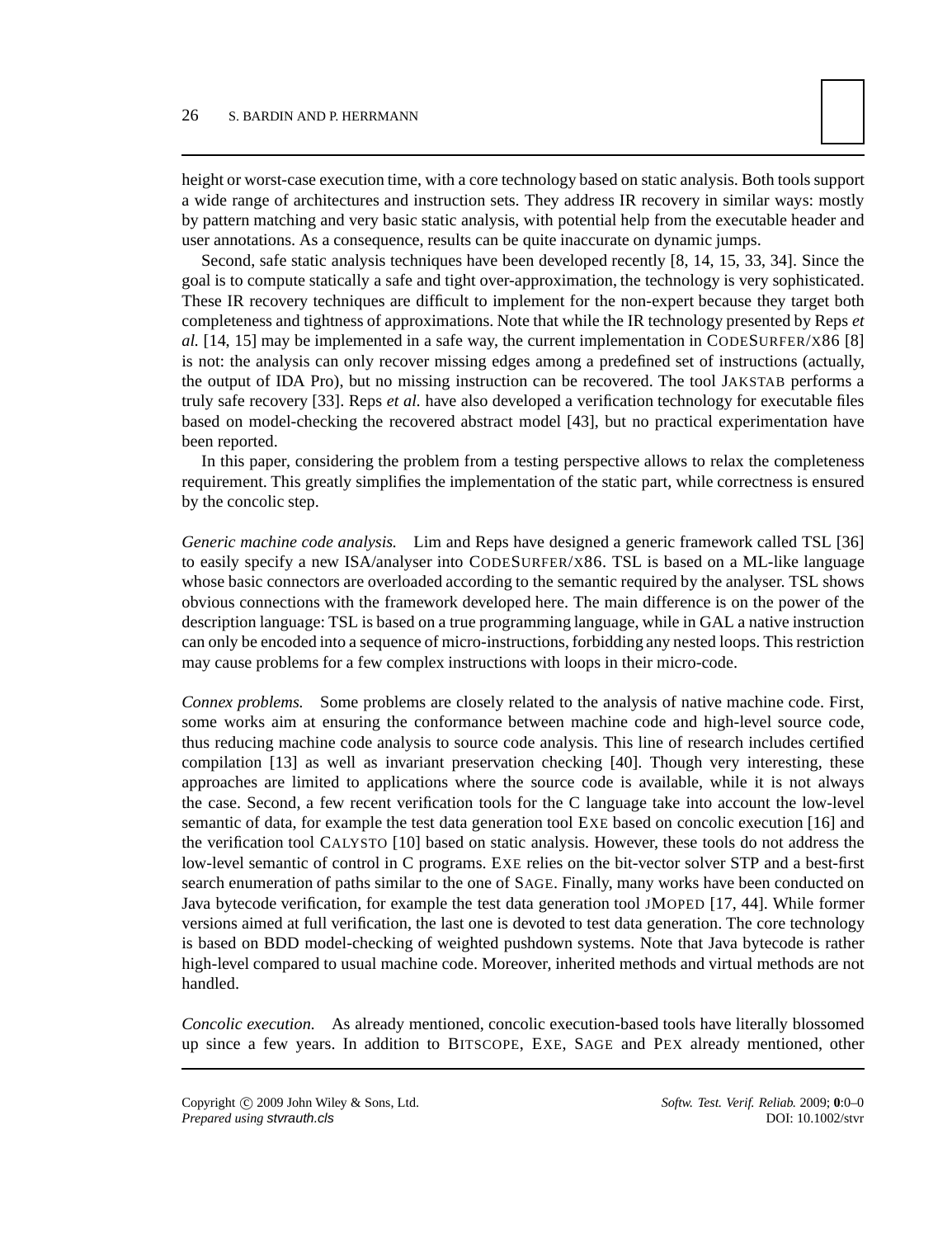works include DART [23], CUTE [45] and PATHCRAWLER [51]. These three tools work at the programming language level (C for all three and also Java for CUTE). They rely on path predicate solving, bounded depth-first search and concolic execution. Premises of concolic execution can be found in PATHCRAWLER to find a feasible initial path and discover the CFG on-the-fly, while the current concept has been explicitly introduced and popularised by DART and CUTE. Each of these tools has its own specific features. DART and PATHCRAWLER have specific techniques to handle functions in a modular way [27, 38]. CUTE provides an hybrid test generation algorithm mixing both structural generation and random generation, which is proved to enhance the achieved coverage and the bug detection abilities [41].

Compared to OSMOSE, these tools work on a structured language and do not have to face the IR recovery problem. Considering only the test data generation technique, there are three other main differences. First they consider integer arithmetic instead of bit-vector arithmetic. Second, these tools discover dynamically the program, having at each step only a local view of the CFG, while OSMOSE relies on a (abstract) global view, allowing some specific optimisations [11]. Third, CUTE and PATHCRAWLER take advantage of the C program under verification to discover syntactic potential alias relationships, typically through type declarations and pointer expressions in branch conditions. However they cannot detect alias relationships depending only on the memory layout. On the contrary, OSMOSE does not have access to any high-level information but the concolic execution is modified to discover on-the-fly some alias relationships depending on the memory layout.

*Constraint Programming-based test data generation.* INKA [20, 21] performs structural test data generation on C programs through Constraint Programming. In this approach the whole program is translated into an equivalent CP problem, while the techniques presented so far translate only one path at a time. Notably, INKA includes a solver for floating-point arithmetic constraints [7]. Other CP-based testing tools have been developped for programs and models [5]. OSMOSE is the only one targeting executable files, and one of the very few CP-based tools dealing with bit-vector constraints.

*Bit-vector solving.* Many solvers for bit-vector theory have emerged recently [4, 6, 22], taking advantages of the recent dramatic increase in performances of SAT solvers. These solvers are based on bit-blasting: the original problem is encoded into a SAT problem, each bit of every bit-vector being represented by a boolean variable and each bit-vector constraint being represented by its logical circuit implementation, which is then solved by a state-of-the-art SAT solver. While very effective on bitwiseoriented problems, bit-blasting is well known to be less efficient on more high-level constraints, such as (non-linear) arithmetic [32]. Current SAT-based bit-vector solvers combine bit-blasting with heavy preprocessing to partly remedy this issue [22].

The approach proposed here stays at the exact opposite: bit-vectors are seen as integer variables and constraints are encoded as integer constraints. It turns out that this method performs better on arithmetic-oriented problems than on bitwise-oriented problems. Some work have already been conducted in this direction in the VHDL verification community [18, 53]. However, these approaches show some drawbacks: (1) they use the CP solver in a black box manner, preventing any "deep" optimisation, and (2) they handle bitwise constraints with a bit-blasting technique, which is very inefficient in a CP setting. The OSMOSE solver avoids bit-blasting through delayed computation and specific optimisations. Moreover, it relies on a bounded arithmetic solver optimised for constraints over very large domains, incorporating state-of-the-art technologies such as congruence domains [35] and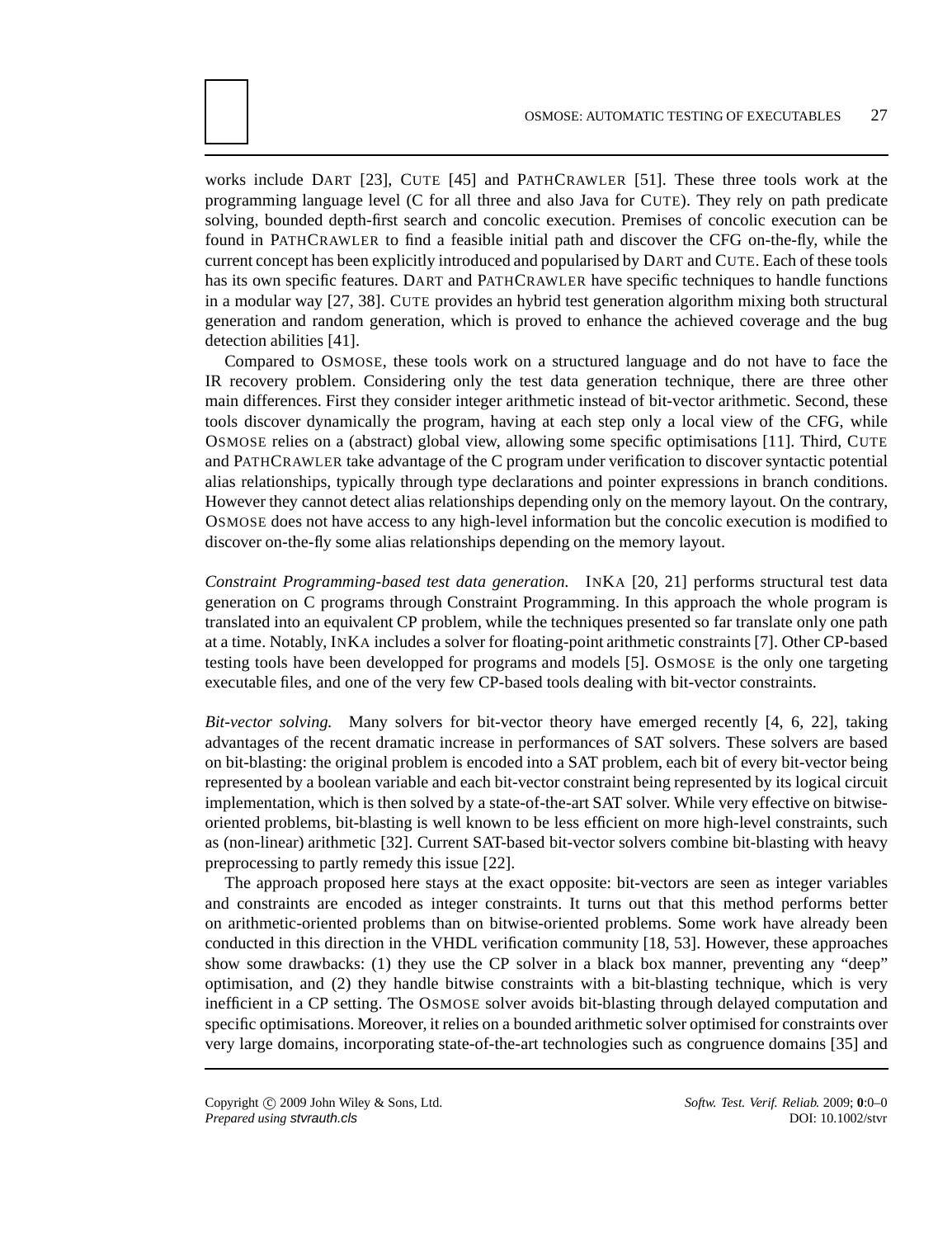global constraints to detect quickly unsatisfiable parts of the search space [19]. It would be interesting to conduct an in-depth comparison between SAT-based and CP-based approaches for solving constraints over bit-vectors.

#### **10. Conclusion and future works**

Verification at the machine code level is more difficult than higher-level analysis mainly due to the absence of any exact control-flow graph. However, this machine-code analysis may be the most relevant one in case of strong security requirements or even the only option left when no higher-level documentation is available. This paper shows how to perform automatic structural test data generation on a standalone executable. The approach followed is to rely on existing robust technologies, namely concolic execution and Constraint Programming, and to adapt them to the specific issues appearing in binary-level analysis. Innovative techniques for IR recovery have also been developed. Results have been implemented in a tool named OSMOSE and encouraging experiments have been conducted.

This work is just a preliminary step demonstrating the viability of automatic structural test data generation on standalone executables. There are at least three directions for future work. First, the test data generation technology needs to be improved in order to scale up to larger programs, and especially to handle functions with many nested calls or very long paths. There are different possibilities, from modular generation [1, 27, 38] to hybrid generation [41] or dedicated constraint solving techniques [6, 22]. Second, the user interface of the tool must be improved to allow more interaction. No verification tool can claim to be completely automatic and user guidance has proven to be useful. Finally, safe static IR recovery techniques [14, 15, 33, 34] could give assurance about the quality of both the abstract control-flow graph and the coverage measure returned by OSMOSE. This is not yet done in the tool, but would be useful for safety applications where preciseness of the coverage measure is essential.

*Acknowledgements.* The authors wish to thank the three anonymous referees for their helpful comments, contributing to a significant improvement of the paper.

#### **REFERENCES**

- 1. S. Anand, P. Godefroid and N. Tillmann. Demand-Driven Compositional Symbolic Execution. In *TACAS 2008*. Springer.
- 2. K. R. Apt. Principles of Constraint Programming. Cambridge University Press, 2003.
- 3. K. R. Apt and M. Wallace. Constraint Logic Programming using Eclipse. Cambridge University Press, 2007.
- 4. R. Brummayer and A. Biere. Boolector: An Efficient SMT Solver for Bit-Vectors and Arrays. In *TACAS 2009*. Springer.
- 5. S. Bardin, B. Botella, F. Dadeau, F. Charreteur, A. Gotlieb, B. Marre, C. Michel, M. Rueher and N. Williams. Constraintbased software testing. In GDR-GPL meeting, 2009.
- 6. R. Bruttomesso, A. Cimatti, A. Franzén, A. Griggio, Z. Hanna, A. Nadel, A. Palti and R. Sebastiani. A Lazy and Layered SMT(BV) Solver for Hard Industrial Verification Problems. In *CAV 2007*. Springer.
- 7. B. Botella, A. Gotlieb and C. Michel. Symbolic execution of floating-point computations. In *STVR* vol. 16, 2006.
- 8. G. Balakrishnan, R. Gruian, T. W. Reps and T. Teitelbaum. CodeSurfer/x86-A Platform for Analyzing x86 Executables. In *CC 2005*. Springer.
- 9. S. Bardin and P. Herrmann. Structural Testing of Executables. In *ICST 2008*. IEEE Computer Society.
- 10. D. Babic and A. J. Hu. Calysto: scalable and precise extended static checking, In *ICSE 2008*. ACM.
- 11. S. Bardin and P. Herrmann. Pruning the search space in path-based test generation. In *IEEE ICST 2009*. IEEE.

Copyright © 2009 John Wiley & Sons, Ltd. *Softw. Test. Verif. Reliab.* 2009; 0:0–0 *Prepared using* stvrauth.cls **DOI: 10.1002/stvr**